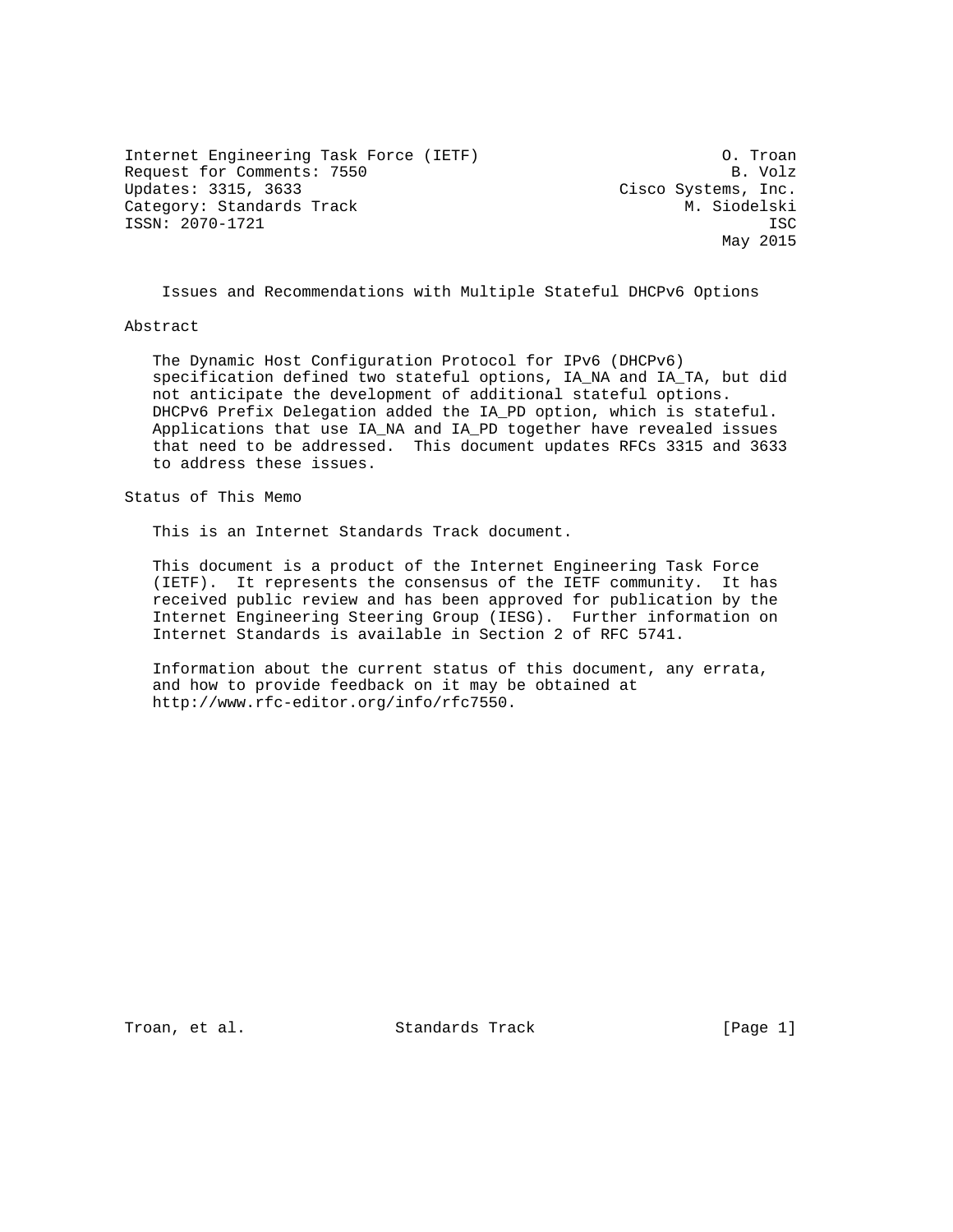Copyright Notice

 Copyright (c) 2015 IETF Trust and the persons identified as the document authors. All rights reserved.

 This document is subject to BCP 78 and the IETF Trust's Legal Provisions Relating to IETF Documents (http://trustee.ietf.org/license-info) in effect on the date of publication of this document. Please review these documents carefully, as they describe your rights and restrictions with respect

 to this document. Code Components extracted from this document must include Simplified BSD License text as described in Section 4.e of the Trust Legal Provisions and are provided without warranty as described in the Simplified BSD License.

 This document may contain material from IETF Documents or IETF Contributions published or made publicly available before November 10, 2008. The person(s) controlling the copyright in some of this material may not have granted the IETF Trust the right to allow modifications of such material outside the IETF Standards Process. Without obtaining an adequate license from the person(s) controlling the copyright in such materials, this document may not be modified outside the IETF Standards Process, and derivative works of it may not be created outside the IETF Standards Process, except to format it for publication as an RFC or to translate it into languages other than English.

Troan, et al. Standards Track [Page 2]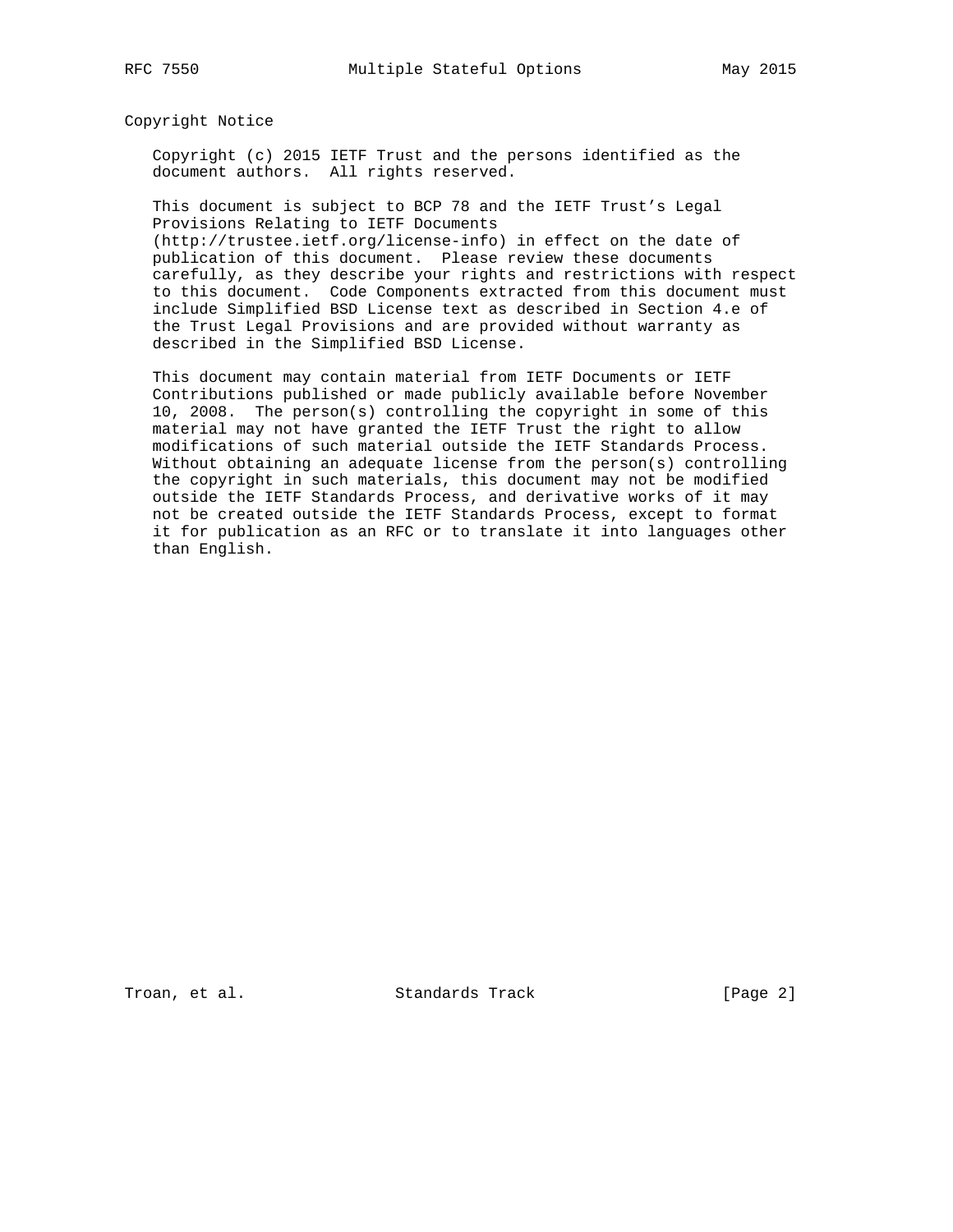Table of Contents

| Introduction $\ldots \ldots \ldots \ldots \ldots \ldots \ldots \ldots$<br>$1$ .                                                                                                                                                                         |  | 3              |
|---------------------------------------------------------------------------------------------------------------------------------------------------------------------------------------------------------------------------------------------------------|--|----------------|
| 2.<br>Conventions.<br>$\frac{1}{2}$ . The contract of the contract of the contract of the contract of the contract of the contract of the contract of the contract of the contract of the contract of the contract of the contract of the contract of t |  | $\overline{4}$ |
| $\overline{3}$ .                                                                                                                                                                                                                                        |  | $\overline{4}$ |
| Handling of Multiple IA Option Types<br>4 <sub>1</sub>                                                                                                                                                                                                  |  | $\overline{4}$ |
| 4.1. Placement of Status Codes in an Advertise Message                                                                                                                                                                                                  |  | 6              |
| 4.2. Advertise Message Processing by a Client                                                                                                                                                                                                           |  | 8              |
|                                                                                                                                                                                                                                                         |  | - 9            |
| 4.4. Renew and Rebind Messages                                                                                                                                                                                                                          |  | 10             |
|                                                                                                                                                                                                                                                         |  | 10             |
|                                                                                                                                                                                                                                                         |  | 11             |
| 4.4.3. Updates to Section 18.1.3 of RFC 3315                                                                                                                                                                                                            |  | 11             |
| 4.4.4. Updates to Section 18.1.4 of RFC 3315                                                                                                                                                                                                            |  | 13             |
| 4.4.5. Updates to Section 18.1.8 of RFC 3315                                                                                                                                                                                                            |  | 14             |
| 4.4.6. Updates to Section 18.2.3 of RFC 3315                                                                                                                                                                                                            |  | 16             |
| 4.4.7. Updates to Section 18.2.4 of RFC 3315                                                                                                                                                                                                            |  | 18             |
|                                                                                                                                                                                                                                                         |  |                |
| 4.4.8. Updates to RFC 3633                                                                                                                                                                                                                              |  | 20             |
|                                                                                                                                                                                                                                                         |  | 21             |
| 4.6. Decline Should Not Necessarily Trigger a Release                                                                                                                                                                                                   |  | 22             |
| 4.7. Multiple Provisioning Domains                                                                                                                                                                                                                      |  | 22             |
|                                                                                                                                                                                                                                                         |  | 22             |
| რ.                                                                                                                                                                                                                                                      |  | 22             |
| Normative References<br>6.1.                                                                                                                                                                                                                            |  | 22             |
| Informative References<br>6.2.                                                                                                                                                                                                                          |  | 23             |
| Acknowledgements<br>. The contract of the contract of the contract of the contract of the contract of the contract of the contract of the contract of the contract of the contract of the contract of the contract of the contract of the contrac       |  | 24             |
| Authors' Addresses<br>المناطر المناطر المناطر المناطر المناطر المناطر المناطر المناطر المناطر المناطر المناطر المناطر                                                                                                                                   |  | 24             |

## 1. Introduction

 DHCPv6 [RFC3315] was written without the expectation that additional stateful DHCPv6 options would be developed. DHCPv6 Prefix Delegation [RFC3633] since added a new stateful option for Prefix Delegation to DHCPv6. Implementation experience of the Customer Edge (CE) router model described in [RFC7084] has shown issues with the DHCPv6 protocol in supporting multiple stateful option types, in particular IA\_NA (non-temporary addresses) and IA\_PD (delegated prefixes).

 This document describes a number of problems encountered with coexistence of the IA\_NA and IA\_PD option types and specifies changes to the DHCPv6 protocol to address these problems.

 The intention of this work is to clarify and, where needed, modify the DHCPv6 protocol specification to support IA\_NA and IA\_PD option types within a single DHCPv6 session.

Troan, et al. Standards Track [Page 3]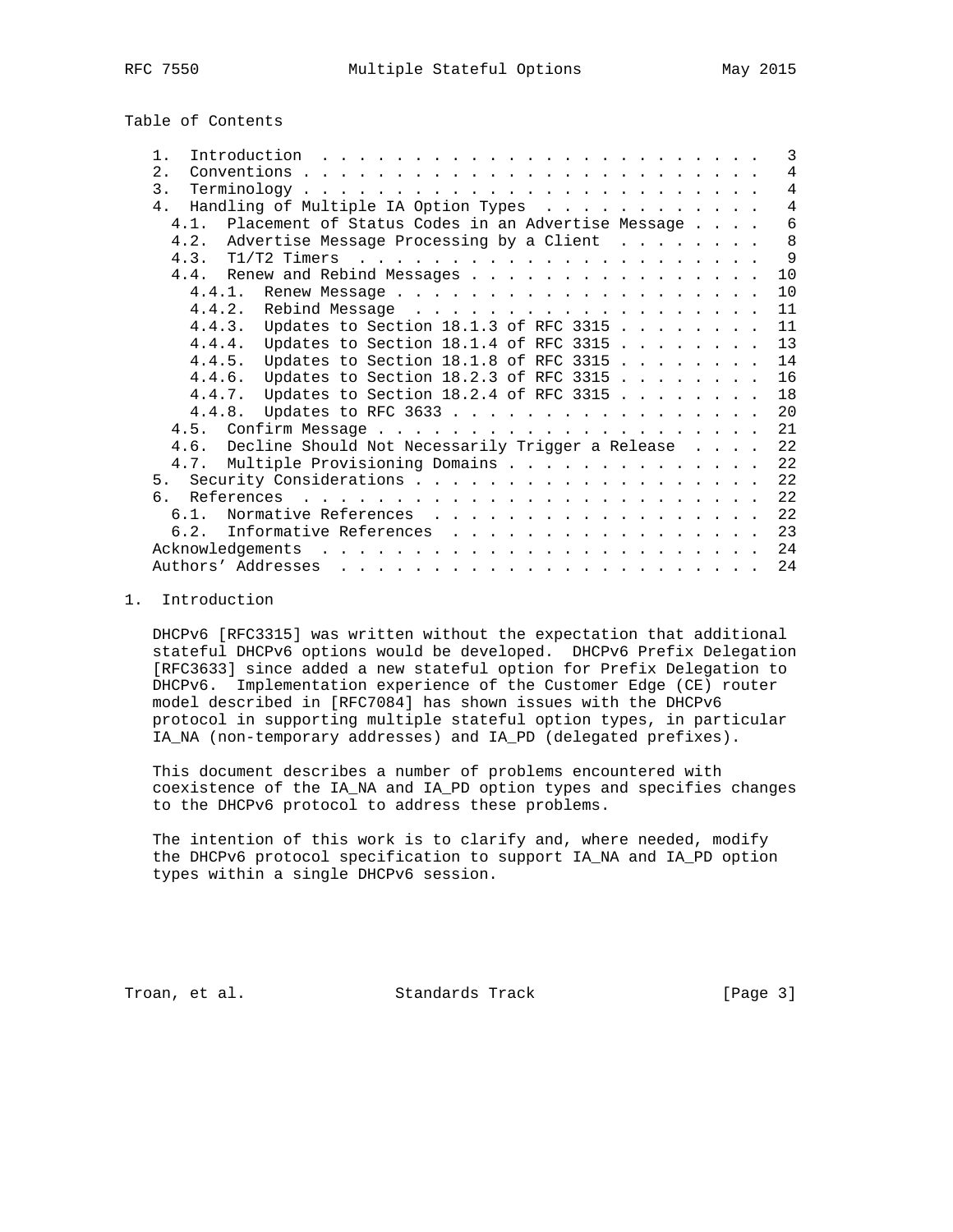Note that while IA\_TA (temporary addresses) options may be included with other IA option type requests, these generally are not renewed (there are no T1/T2 times) and have a separate life cycle from IA\_NA and IA\_PD option types. Therefore, the IA\_TA option type is mostly out of scope for this document.

 The changes described in this document are intended to be incorporated in a new revision of the DHCPv6 protocol specification [DHCPv6].

2. Conventions

 The key words "MUST", "MUST NOT", "REQUIRED", "SHALL", "SHALL NOT", "SHOULD", "SHOULD NOT", "RECOMMENDED", "MAY", and "OPTIONAL" in this document are to be interpreted as described in [RFC2119].

3. Terminology

 In addition to the terminology defined in [RFC3315], [RFC3633], and [RFC7227], the following terminology is used in this document:

- Identity Association (IA): Throughout this document, "IA" is used to refer to the Identity Association containing addresses or prefixes assigned to a client and carried in the IA\_NA or IA\_PD options, respectively.
- IA option types: This is used to generally mean an IA\_NA and/or IA\_PD option.
- Stateful options: Options that require a dynamic binding state per client on the server.
- Top-level options: Top-level options are DHCPv6 options that are not encapsulated within other options, excluding the Relay Message option. Options encapsulated by Relay Message options, but not by any other option, are still top-level options, whether they appear in a relay agent message or a server message; see [RFC7227].
- 4. Handling of Multiple IA Option Types

 The DHCPv6 specification [RFC3315] was written with the assumption that the only stateful options were for assigning addresses. DHCPv6 Prefix Delegation [RFC3633] describes how to extend the DHCPv6 protocol to handle prefix delegation, but does not clearly specify how the DHCP address assignment and prefix delegation coexist.

Troan, et al. Standards Track [Page 4]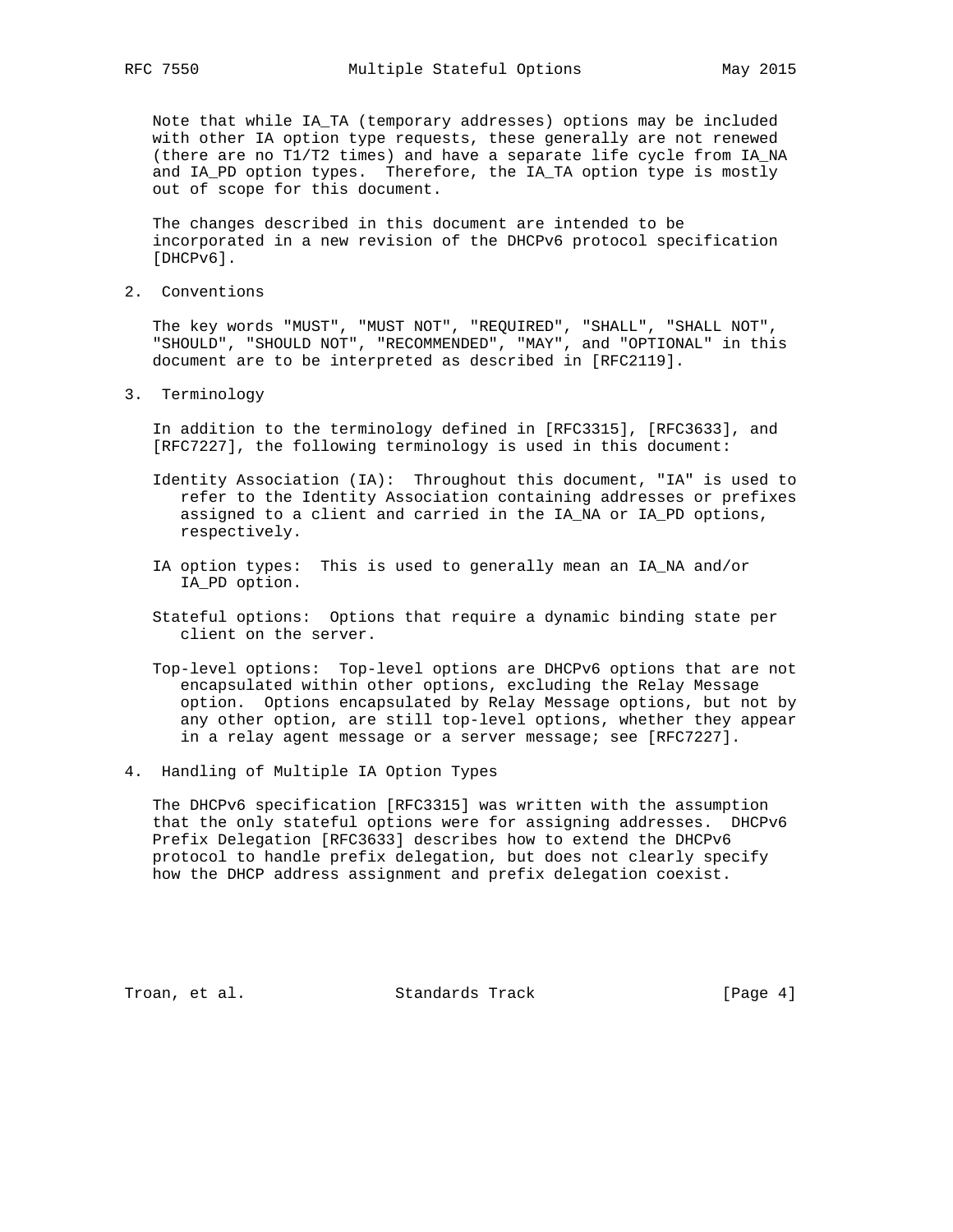If a client requests multiple IA option types, but the server is configured to only offer a subset of them, the client could react in several ways:

- 1. Reset the state machine and continue to send Solicit messages,
- 2. Create separate DHCP sessions for each IA option type and continue to Solicit for the unfulfilled IA options, or
- 3. The client could continue with the single session and include the unfulfilled IA options in subsequent messages to the server.

 Resetting the state machine and continuing to send Solicit messages may result in the client never completing DHCP and is generally not considered a good solution. It can also result in a packet storm if the client does not appropriately rate limit its sending of Solicit messages or if there are many clients on the network. Client implementors that follow this approach SHOULD implement the updates to RFC 3315 specified in [RFC7083].

 Creating a separate DHCP session (separate instances of the client state machine) per IA option type, while conceptually simple, causes a number of issues: additional host resources required to create and maintain multiple instances of the state machine in clients, additional DHCP protocol traffic, unnecessary duplication of other configuration options and the potential for conflict, and divergence in that each IA option type specification specifies its 'own' version of the DHCP protocol.

 The single session and state machine allows the client to use the best configuration it is able to obtain from a single DHCP server during the configuration exchange. Note, however, that the server may not be configured to deliver the entire configuration requested by the client. In that case, the client could continue to operate only using the configuration received, even if other servers can provide the missing configuration. In practice, especially in the case of handling IA\_NA and IA\_PD, this situation should be rare or a temporary operational error. So, it is more likely for the client to get all configuration if it continues, in each subsequent configuration exchange, to request all the configuration information it is programmed to try to obtain, including any stateful configuration options for which no results were returned in previous exchanges.

Troan, et al. Standards Track [Page 5]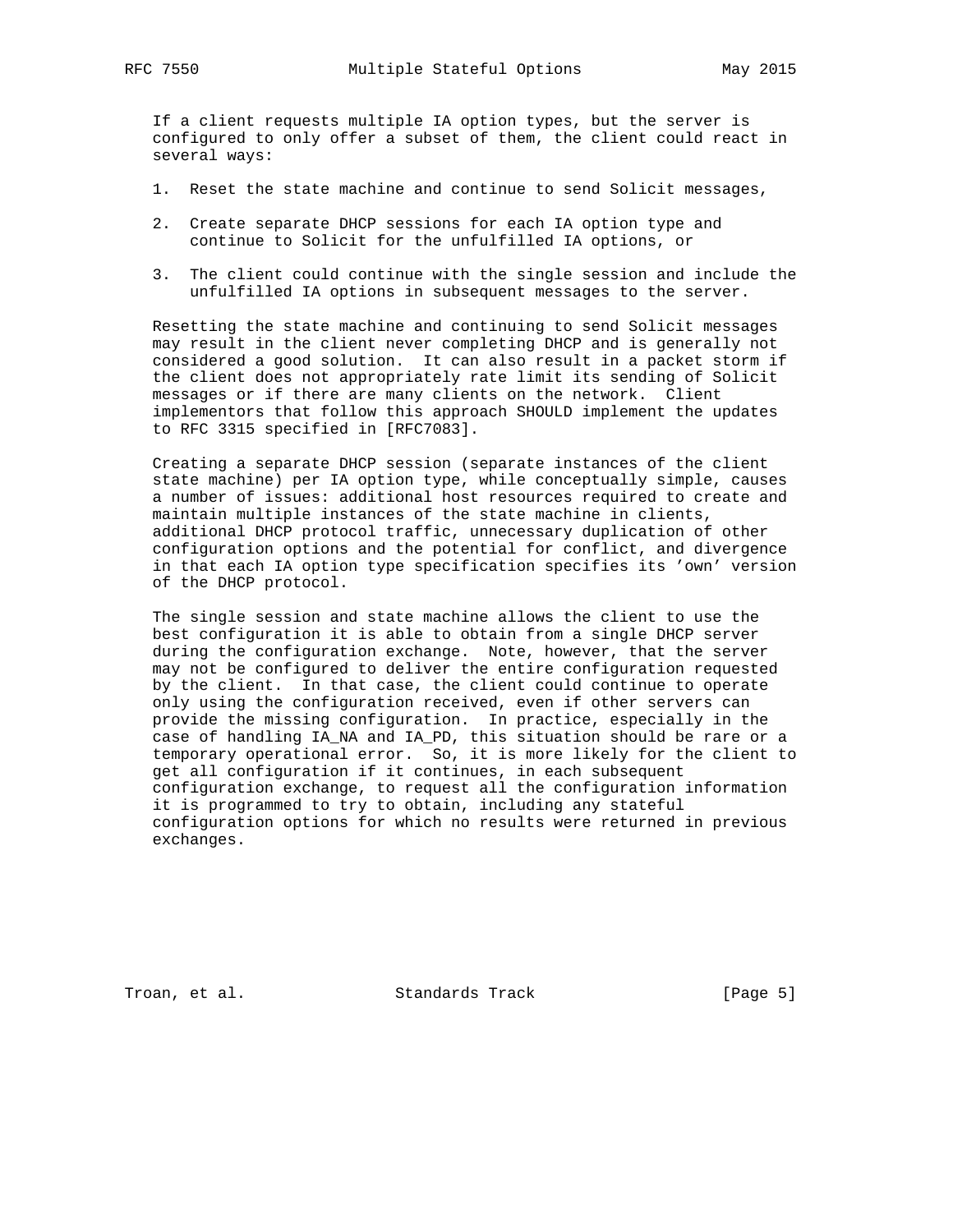One major issue of this last approach is that it is difficult to allow it with the current DHCPv6 specifications; in some cases they are not clear enough, and in other cases existing restrictions can make it impossible. This document introduces some clarifications and small modifications to the current specifications to address these concerns.

 While all approaches have their own pros and cons, approach number 3 above SHOULD be used and is the focus of this document because it is deemed to work best for common cases of the mixed use of IA\_NA and IA\_PD. But this document does not exclude other approaches. Also, in some corner cases it may not be feasible to maintain a single DHCPv6 session for both IA\_NA and IA\_PD. These corner cases are beyond the scope of this document and may depend on the network in which the client (CE router) is designed to operate and on the functions the client is required to perform.

 The sections that follow update RFCs 3315 and 3633 to accommodate the recommendation, though many of the changes are also applicable even if other approaches are used.

# 4.1. Placement of Status Codes in an Advertise Message

 In Reply messages, IA-specific status codes (i.e., NoAddrsAvail, NotOnLink, NoBinding, and NoPrefixAvail) are encapsulated in the IA option. In Advertise messages though, the NoAddrsAvail code is returned at the top level. This makes sense if the client is only interested in the assignment of the addresses and the failure case is fatal. However, if the client sends both IA\_NA and IA\_PD options in a Solicit message, it is possible that the server will offer some prefixes but no addresses, and the client may choose to send a Request message to obtain the offered prefixes. In this case, it is better if the Status Code option for IA-specific status codes is encapsulated in the IA option to indicate that the failure occurred for the specific IA. This also makes the NoAddrsAvail and NoPrefixAvail Status Code option placement for Advertise messages identical to Reply messages.

 In addition, how a server formats the Advertise message when addresses are not available has been a point of some confusion and implementations seem to vary (some strictly follow RFC 3315 while others assumed it was encapsulated in the IA option as for Reply messages).

Troan, et al. Standards Track [Page 6]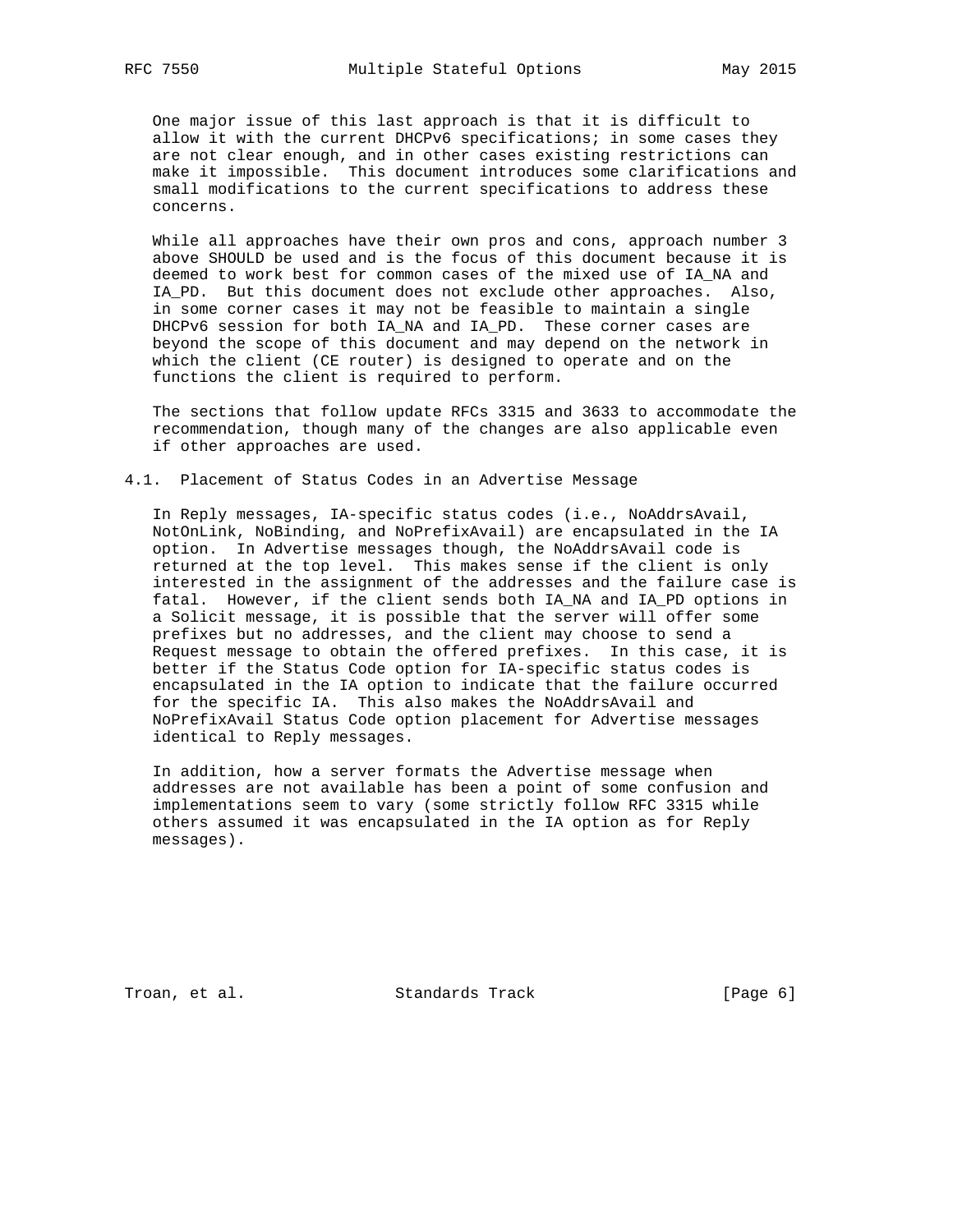We have chosen the following solution:

 Clients MUST handle each of the following Advertise message formats when there are no addresses available (even when no other IA option types were in the Solicit):

- 1. Advertise containing the IA\_NAs and/or IA\_TAs with an encapsulated Status Code option of NoAddrsAvail and no top-level Status Code option.
- 2. Advertise containing just a top-level Status Code option of NoAddrsAvail and no IA\_NAs/IA\_TAs.
- 3. Advertise containing a top-level Status Code option of NoAddrsAvail and IA\_NAs and/or IA\_TAs with a Status Code option of NoAddrsAvail.

 Note: Clients MUST handle the last two formats listed above to facilitate backward compatibility with the servers that have not been updated to this specification.

 See Section 4.2 for updated text for Section 17.1.3 of RFC 3315 and Section 11.1 of RFC 3633.

 Servers MUST return the Status Code option of NoAddrsAvail encapsulated in IA\_NA/IA\_TA options and MUST NOT return a top-level Status Code option of NoAddrsAvail when no addresses will be assigned (number 1 in the above list). This means that the Advertise response matches the Reply response with respect to the handling of the NoAddrsAvail status.

Replace the following paragraph in RFC 3315, Section 17.2.2:

 If the server will not assign any addresses to any IAs in a subsequent Request from the client, the server MUST send an Advertise message to the client that includes only a Status Code option with code NoAddrsAvail and a status message for the user, a Server Identifier option with the server's DUID, and a Client Identifier option with the client's DUID.

 With the following text (which addresses the existing erratum [Err2472]):

 If the server will not assign any addresses to an IA in a subsequent Request from the client, the server MUST include the IA in the Advertise message with no addresses in the IA and a Status Code option encapsulated in the IA containing status code NoAddrsAvail.

Troan, et al. Standards Track [Page 7]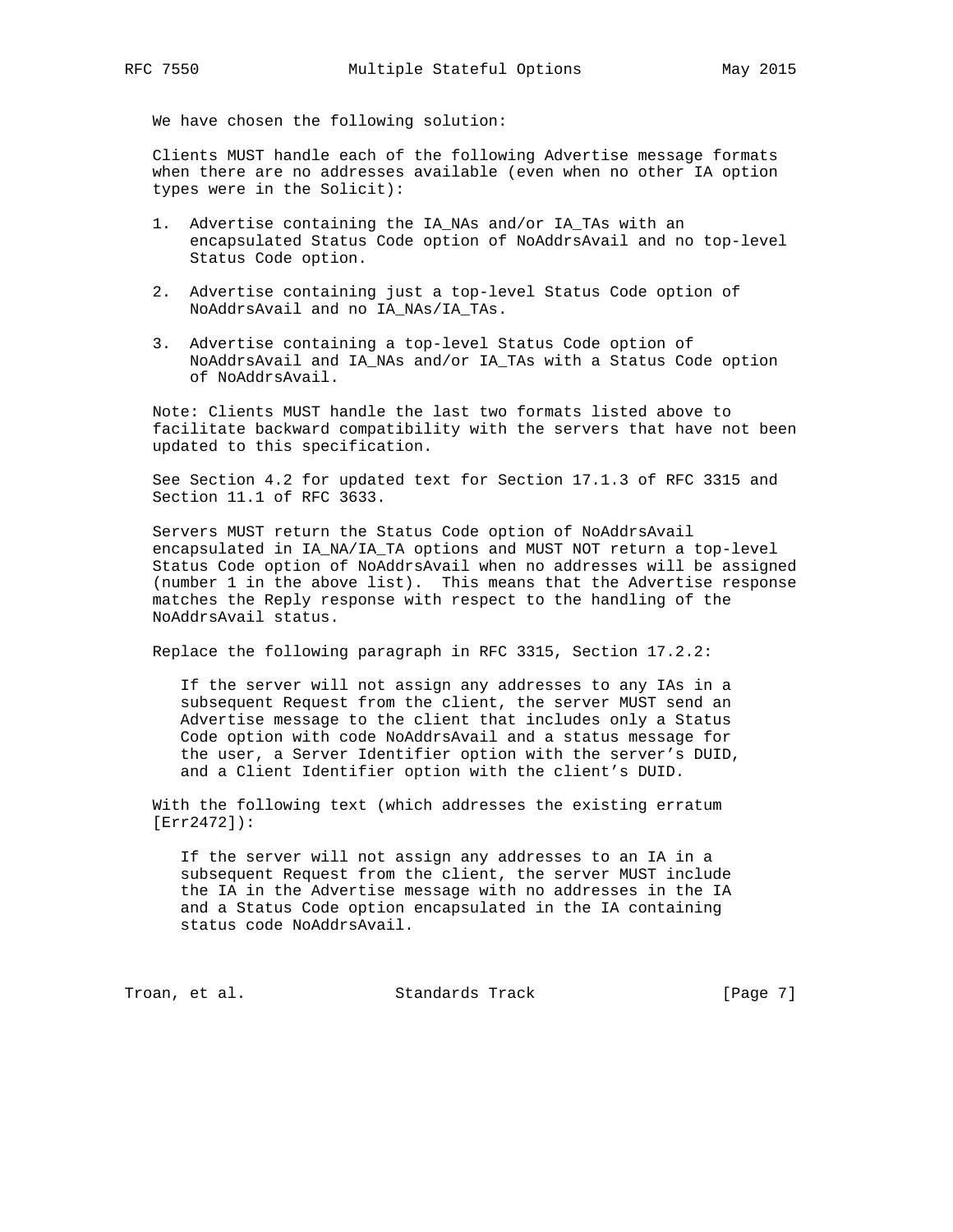#### 4.2. Advertise Message Processing by a Client

 [RFC3315] specifies that a client must ignore an Advertise message if a server will not assign any addresses to a client, and [RFC3633] specifies that a client must ignore an Advertise message if a server returns the NoPrefixAvail status to a requesting router. Thus, a client requesting both IA\_NA and IA\_PD, with a server that only offers either addresses or delegated prefixes, is not supported by the current protocol specifications.

 Solution: a client SHOULD accept Advertise messages, even when not all IA option types are being offered. And, in this case, the client SHOULD include the not offered IA option types in its Request. A client SHOULD only ignore an Advertise message when none of the requested IA options include offered addresses or delegated prefixes. Note that ignored messages MUST still be processed for SOL\_MAX\_RT and INF\_MAX\_RT options as specified in [RFC7083].

Replace Section 17.1.3 of RFC 3315: (existing errata)

 The client MUST ignore any Advertise message that includes a Status Code option containing the value NoAddrsAvail, with the exception that the client MAY display the associated status message(s) to the user.

 With the following text (which addresses the existing erratum [Err2471] and includes the changes made by [RFC7083]):

 The client MUST ignore any Advertise message that contains no addresses (IAADDR options encapsulated in IA\_NA or IA\_TA options) and no delegated prefixes (IAPREFIX options encapsulated in IA\_PD options; see RFC 3633) with the exception that the client:

 - MUST process an included SOL\_MAX\_RT option (RFC 7083) and - MUST process an included INF\_MAX\_RT option (RFC 7083).

 A client can display any associated status message(s) to the user or activity log.

 The client ignoring this Advertise message MUST NOT restart the Solicit retransmission timer.

Troan, et al. Standards Track [Page 8]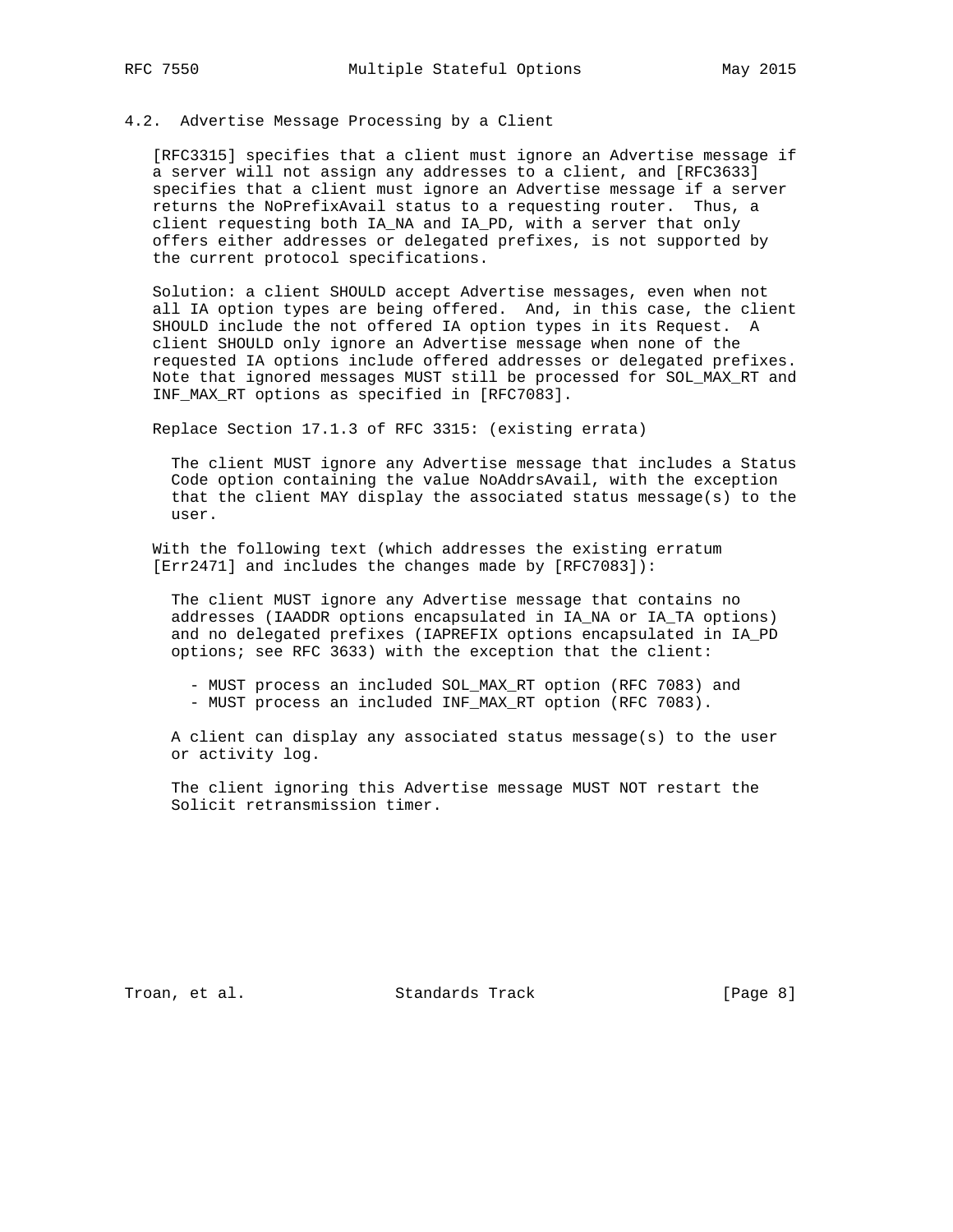And, replace:

 - The client MAY choose a less-preferred server if that server has a better set of advertised parameters, such as the available addresses advertised in IAs.

With:

 - The client MAY choose a less-preferred server if that server has a better set of advertised parameters, such as the available set of IAs, as well as the set of other configuration options advertised.

 And, replace the last paragraph of Section 11.1 of RFC 3633 with the following text (which addresses the existing erratum [Err2469]):

 The requesting router MUST ignore any Advertise message that contains no addresses (IAADDR options encapsulated in IA\_NA or IA\_TA options) and no delegated prefixes (IAPREFIX options encapsulated in IA\_PD options; see RFC 3633) with the exception that the requesting router:

- MUST process an included SOL\_MAX\_RT option (RFC 7083) and - MUST process an included INF\_MAX\_RT option (RFC 7083).
- 

 A client can display any associated status message(s) to the user or activity log.

 The requesting router ignoring this Advertise message MUST NOT restart the Solicit retransmission timer.

# 4.3. T1/T2 Timers

 The T1 and T2 times determine when the client will contact the server to extend lifetimes of information received in an IA. How should a client handle the case where multiple IA options have different T1 and T2 times?

 In a multiple IA option type model, the T1/T2 times are protocol timers that should be independent of the IA options themselves. If we were to redo the DHCP protocol from scratch, the T1/T2 times should be carried in a separate DHCP option.

 Solution: The server MUST set the T1/T2 times in all IA options in a Reply or Advertise message to the same value. To deal with the case where servers have not yet been updated to do that, the client MUST select a T1 and T2 time from all IA options, which will guarantee

Troan, et al. Standards Track [Page 9]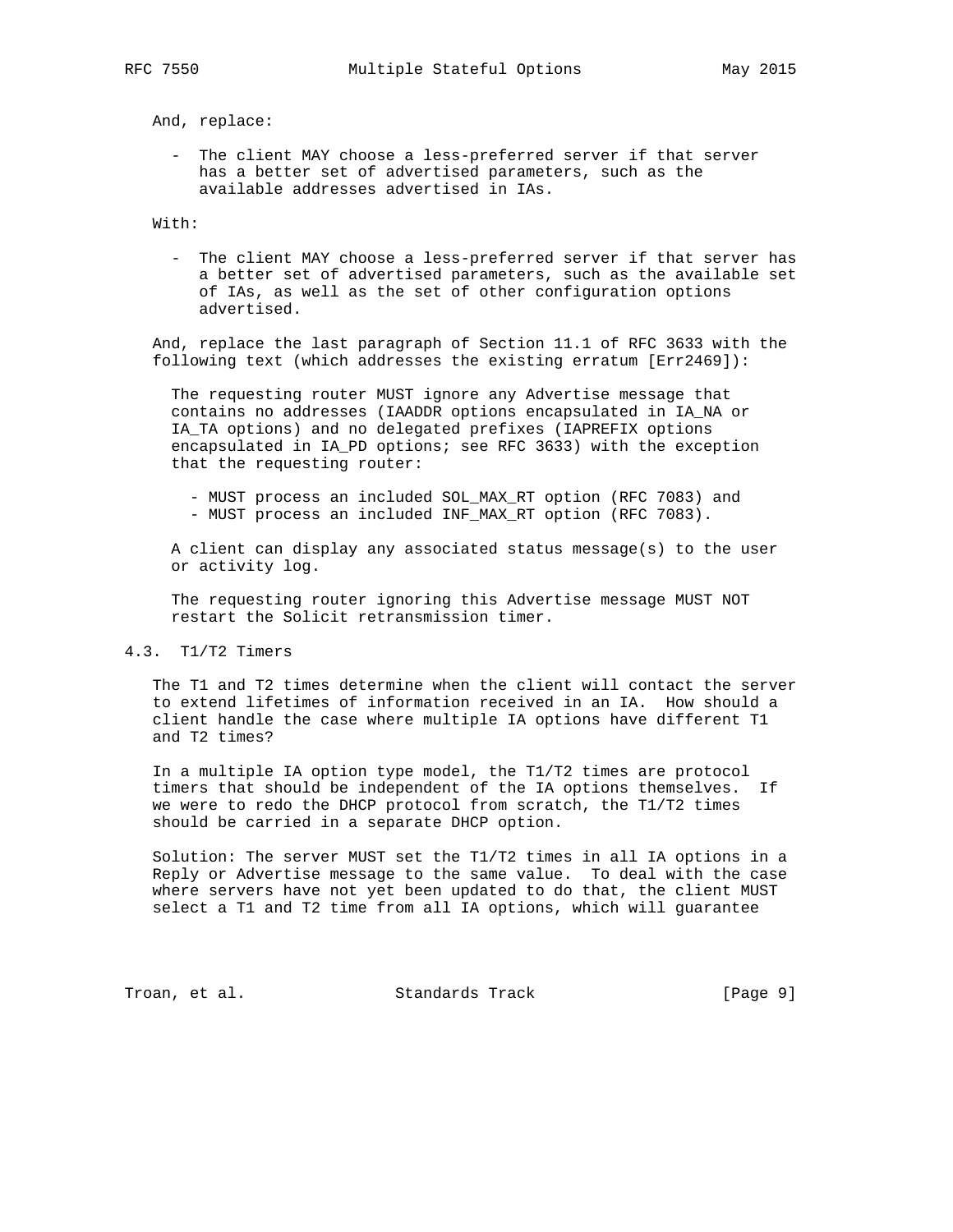that the client will send Renew/Rebind messages not later than at the T1/T2 times associated with any of the client's bindings.

 As an example, if the client receives a Reply with T1\_NA of 3600 / T2\_NA of 5760 and T1\_PD of 0 / T2\_PD of 1800, the client SHOULD use the T1\_PD of 0 / T2\_PD of 1800. The reason for this is that a T1 of 0 means that the Renew time is at the client's discretion, but this value cannot be greater than the T2 value (1800).

 The following paragraph should be added to Sections 18.2.1, 18.2.3, and 18.2.4 of RFC 3315:

 The T1/T2 times set in each applicable IA option for a Reply MUST be the same values across all IAs. The server MUST determine the T1/T2 times across all of the applicable client's bindings in the Reply. This facilitates the client being able to renew all of the bindings at the same time.

 Note: This additional paragraph has also been included in the revised text later in this document for Sections 18.2.3 and 18.2.4 of RFC 3315.

 Changes for client T1/T2 handling are included in Sections 4.4.3 and 4.4.4.

#### 4.4. Renew and Rebind Messages

 This section presents issues with handling multiple IA option types in the context of creation and processing the Renew and Rebind messages. It also introduces relevant updates to [RFC3315] and [RFC3633].

#### 4.4.1. Renew Message

 In multiple IA option type models, the client may include multiple IA options in the Request message, and the server may create bindings only for a subset of the IA options included by the client. For the IA options in the Request message for which the server does not create the bindings, the server sends the IA options in the Reply message with the NoAddrsAvail or NoPrefixAvail status codes.

 The client may accept the bindings created by the server, but may desire the other bindings to be created once they become available, e.g., when the server configuration is changed. The client that accepted the bindings created by the server will periodically send a Renew message to extend their lifetimes. However, the Renew message,

Troan, et al. Standards Track [Page 10]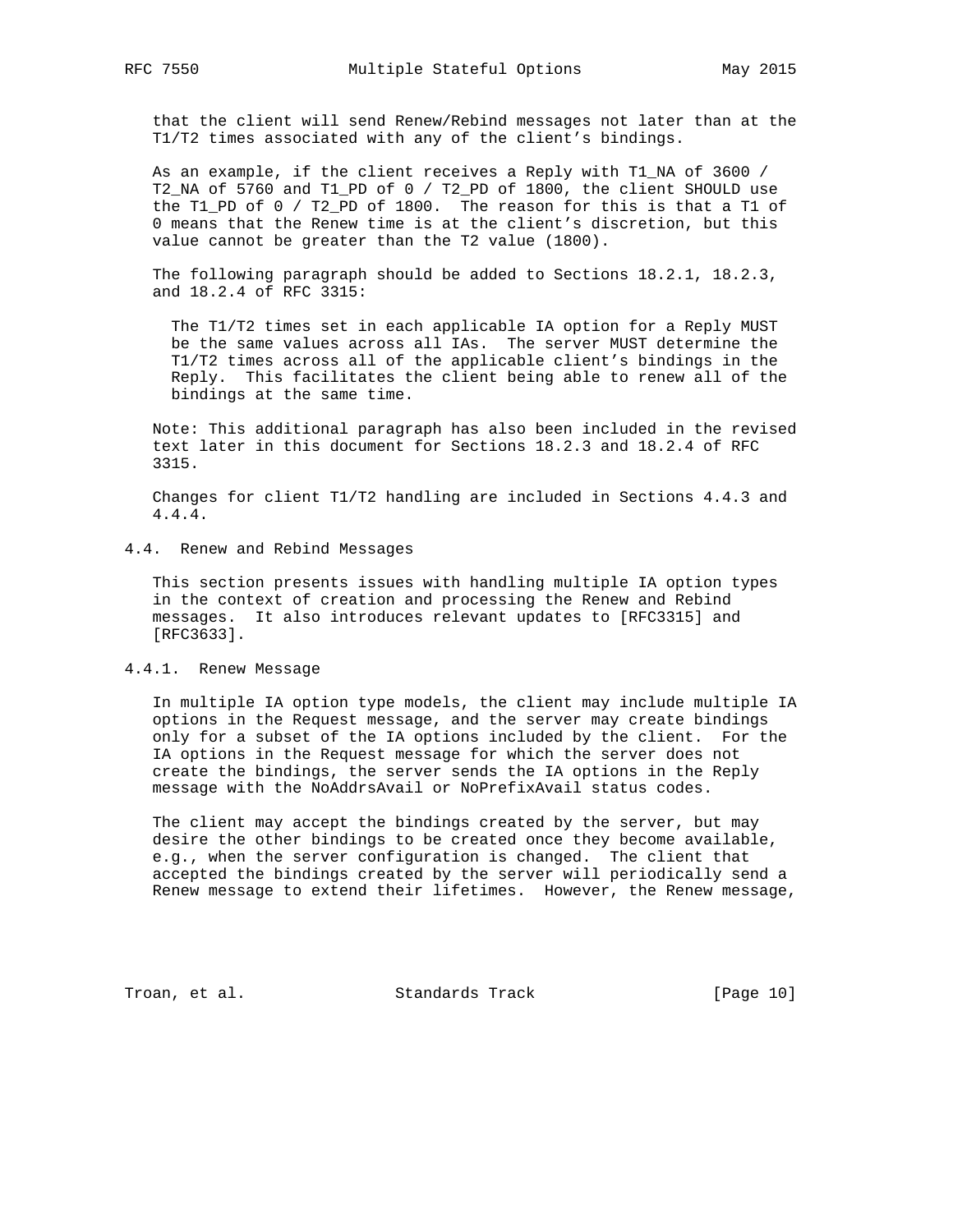as described in [RFC3315], does not support the ability for the client to extend the lifetimes of the bindings for some IAs, while requesting bindings for other IAs.

 Solution: The client, which sends a Renew message to extend the lifetimes of the bindings assigned to the client, SHOULD include IA options for these bindings as well as IA options for all other bindings that the client desires but has been unable to obtain. The client and server processing need to be modified. Note that this change makes the server's IA processing of Renew similar to the Request processing.

# 4.4.2. Rebind Message

 According to Section 4.4.1, the client includes IA options in a Renew message for the bindings it desires but has been unable to obtain by sending a Request message, apart from the IA options for the existing bindings.

 At time T2, the client stops sending Renew messages to the server and initiates the Rebind/Reply message exchange with any available server. In this case, it should be possible to continue trying to obtain new bindings using the Rebind message if the client failed to get the response from the server to the Renew message.

 Solution: The client SHOULD continue to include the IA options received from the server, and it MAY include additional IA options to request creation of the additional bindings.

## 4.4.3. Updates to Section 18.1.3 of RFC 3315

Replace Section 18.1.3 of RFC 3315 with the following text:

 To extend the valid and preferred lifetimes for the addresses assigned to an IA, the client sends a Renew message to the server from which the addresses were obtained, which includes an IA option for the IA whose address lifetimes are to be extended. The client includes IA Address options within the IA option for the addresses assigned to the IA. The server determines new lifetimes for these addresses according to the administrative configuration of the server. The server may also add new addresses to the IA. The server can remove addresses from the IA by returning IA Address options for such addresses with preferred and valid lifetimes set to 0.

 The server controls the time at which the client contacts the server to extend the lifetimes on assigned addresses through the T1 and T2 parameters assigned to an IA. However, as the client

Troan, et al. Standards Track [Page 11]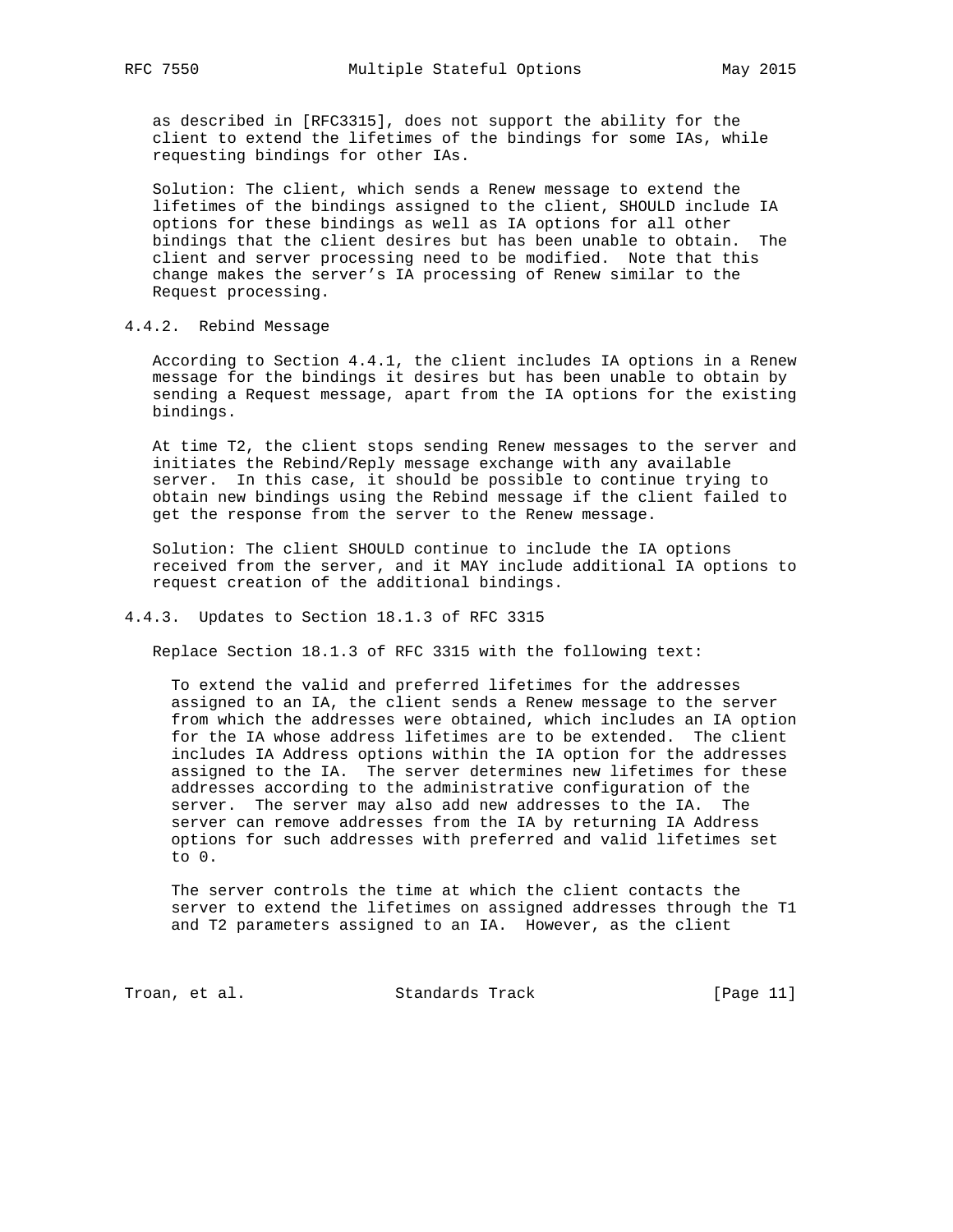Renews/Rebinds all IAs from the server at the same time, the client MUST select a T1 and T2 time from all IA options, which will guarantee that the client will send Renew/Rebind messages not later than at the T1/T2 times associated with any of the client's bindings.

 At time T1, the client initiates a Renew/Reply message exchange to extend the lifetimes on any addresses in the IA.

 If T1 or T2 had been set to 0 by the server (for an IA\_NA) or there are no T1 or T2 times (for an IA\_TA) in a previous Reply, the client may send a Renew or Rebind message, respectively, at the client's discretion.

 The client sets the "msg-type" field to RENEW. The client generates a transaction ID and inserts this value in the "transaction-id" field.

 The client places the identifier of the destination server in a Server Identifier option.

 The client MUST include a Client Identifier option to identify itself to the server. The client adds any appropriate options, including one or more IA options.

 For IAs to which addresses have been assigned, the client includes a corresponding IA option containing an IA Address option for each address assigned to the IA. The client MUST NOT include addresses in any IA option that the client did not obtain from the server or that are no longer valid (that have a valid lifetime of 0).

 The client MAY include an IA option for each binding it desires but has been unable to obtain. This IA option MUST NOT contain any addresses. However, it MAY contain the IA Address option with the "IPv6 address" field set to 0 to indicate the client's preference for the preferred and valid lifetimes for any newly assigned addresses.

 The client MUST include an Option Request option (see section 22.7) to indicate the options the client is interested in receiving. The client MAY include options with data values as hints to the server about parameter values the client would like to have returned.

Troan, et al. Standards Track [Page 12]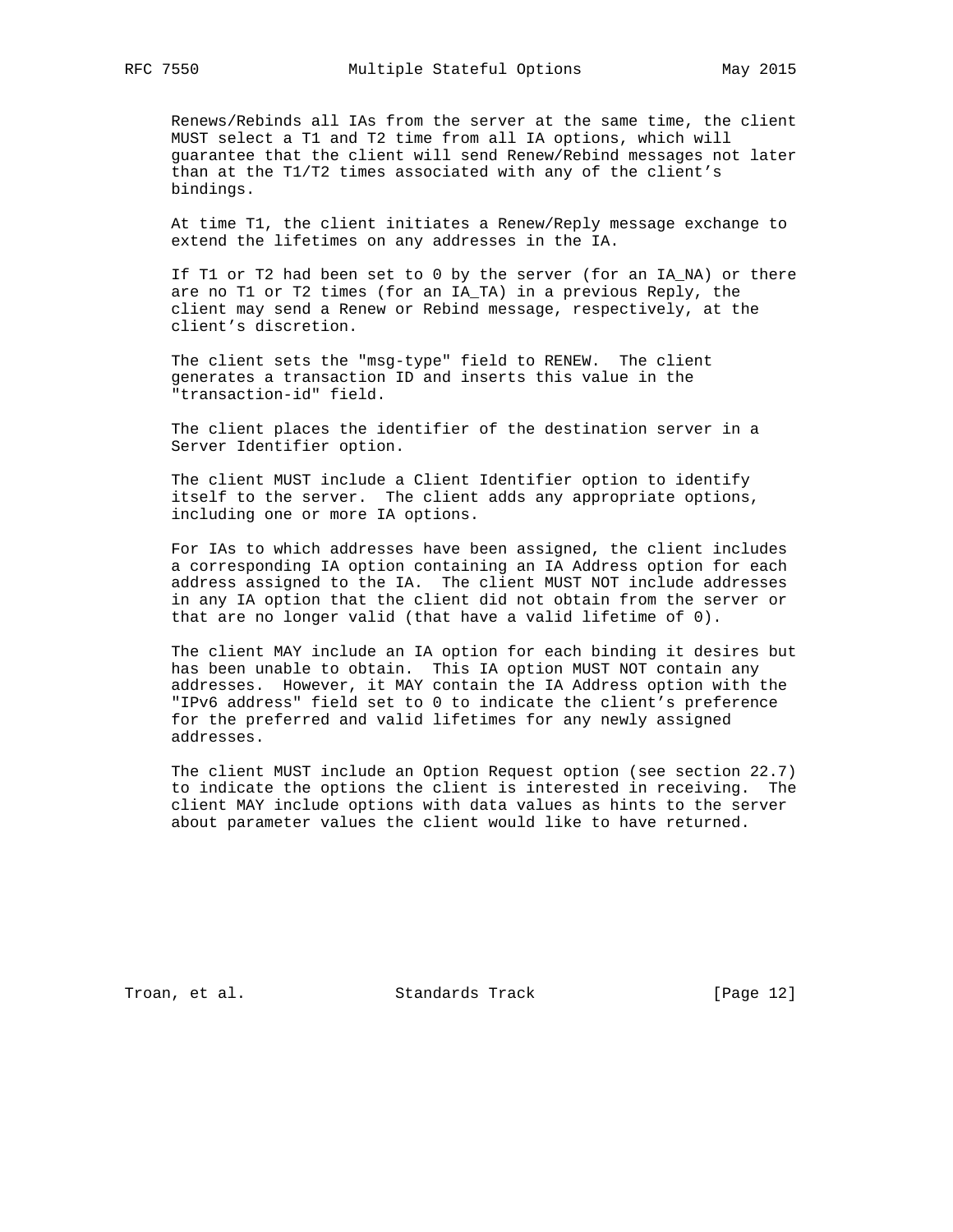The client transmits the message according to section 14, using the following parameters:

IRT REN\_TIMEOUT

MRT REN\_MAX\_RT

MRC 0

MRD Remaining time until T2

 The message exchange is terminated when time T2 is reached (see section 18.1.4), at which time the client begins a Rebind message exchange.

4.4.4. Updates to Section 18.1.4 of RFC 3315

Replace Section 18.1.4 of RFC 3315 with the following text:

 At time T2 (which will only be reached if the server to which the Renew message was sent at time T1 has not responded), the client initiates a Rebind/Reply message exchange with any available server.

 The client constructs the Rebind message as described in section 18.1.3 with the following differences:

- The client sets the "msg-type" field to REBIND.
- The client does not include the Server Identifier option in the Rebind message.

 The client transmits the message according to section 14, using the following parameters:

IRT REB\_TIMEOUT

MRT REB\_MAX\_RT

MRC 0

 MRD Remaining time until valid lifetimes of all addresses in all IAs have expired

 If all addresses for an IA have expired, the client may choose to include this IA without any addresses (or with only a hint for lifetimes) in subsequent Rebind messages to indicate that the client is interested in assignment of the addresses to this IA.

Troan, et al. Standards Track [Page 13]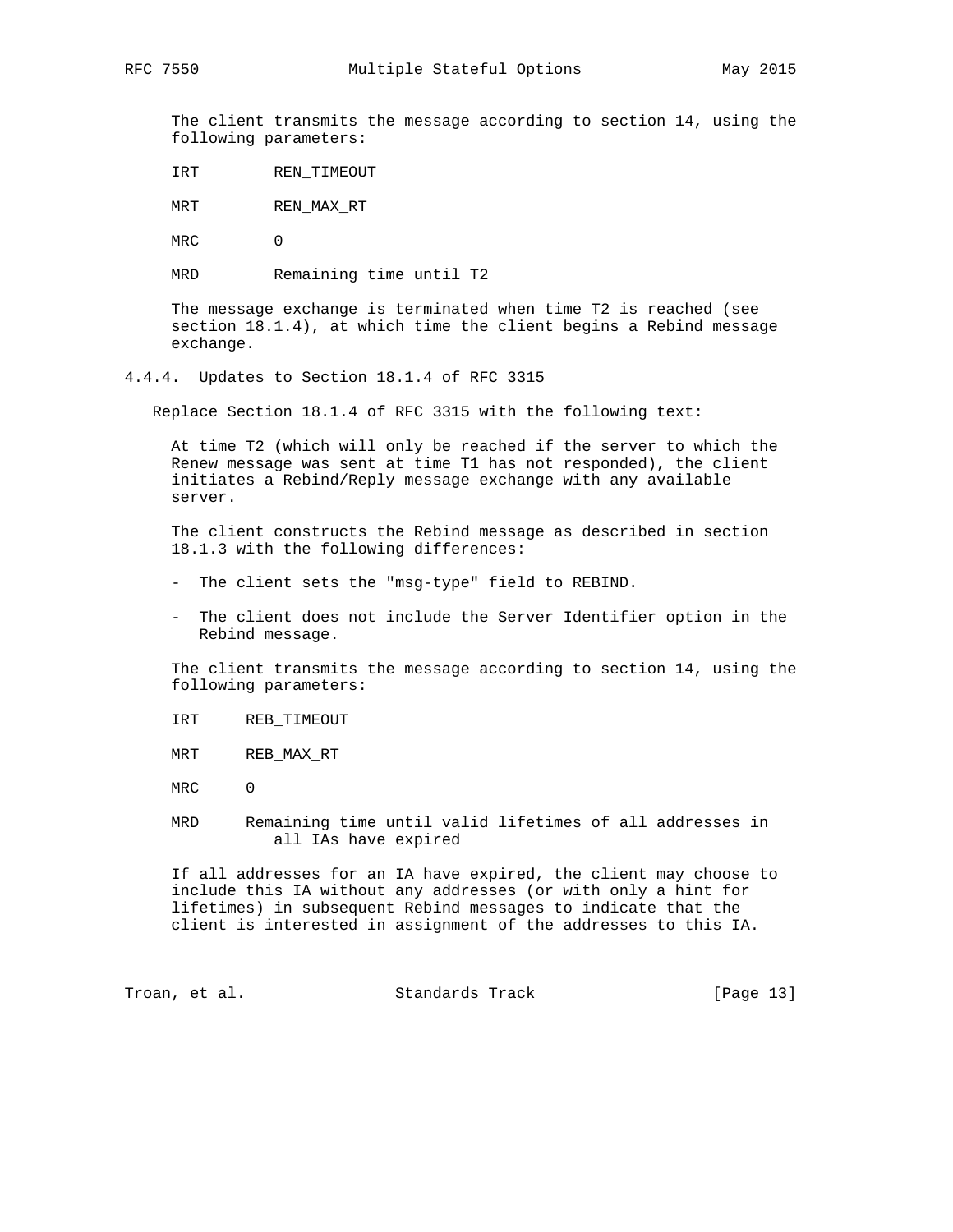The message exchange is terminated when the valid lifetimes of all addresses across all IAs have expired, at which time the client uses the Solicit message to locate a new DHCP server and sends a Request for the expired IAs to the new server.

## 4.4.5. Updates to Section 18.1.8 of RFC 3315

Replace Section 18.1.8 of RFC 3315 with the following text:

 Upon the receipt of a valid Reply message in response to a Solicit (with a Rapid Commit option), Request, Confirm, Renew, Rebind, or Information-request message, the client extracts the configuration information contained in the Reply. The client MAY choose to report any status code or message from the Status Code option in the Reply message.

 If the client receives a Reply message with a status code containing UnspecFail, the server is indicating that it was unable to process the message due to an unspecified failure condition. If the client retransmits the original message to the same server to retry the desired operation, the client MUST limit the rate at which it retransmits the message and limit the duration of the time during which it retransmits the message.

 When the client receives a Reply message with a Status Code option with the value UseMulticast, the client records the receipt of the message and sends subsequent messages to the server through the interface on which the message was received using multicast. The client resends the original message using multicast.

 When the client receives a NotOnLink status from the server in response to a Confirm message, the client performs DHCP server solicitation, as described in section 17, and client-initiated configuration, as described in section 18. If the client receives any Reply messages that do not indicate a NotOnLink status, the client can use the addresses in the IA and ignore any messages that indicate a NotOnLink status.

When the client receives a NotOnLink status from the server in response to a Request, the client can either reissue the Request without specifying any addresses or restart the DHCP server discovery process (see section 17).

 The client SHOULD perform duplicate address detection [17] on each of the received addresses in any IAs, on which it has not performed duplicate address detection during processing of any of the previous Reply messages from the server. The client performs the duplicate address detection before using the received addresses for

Troan, et al. Standards Track [Page 14]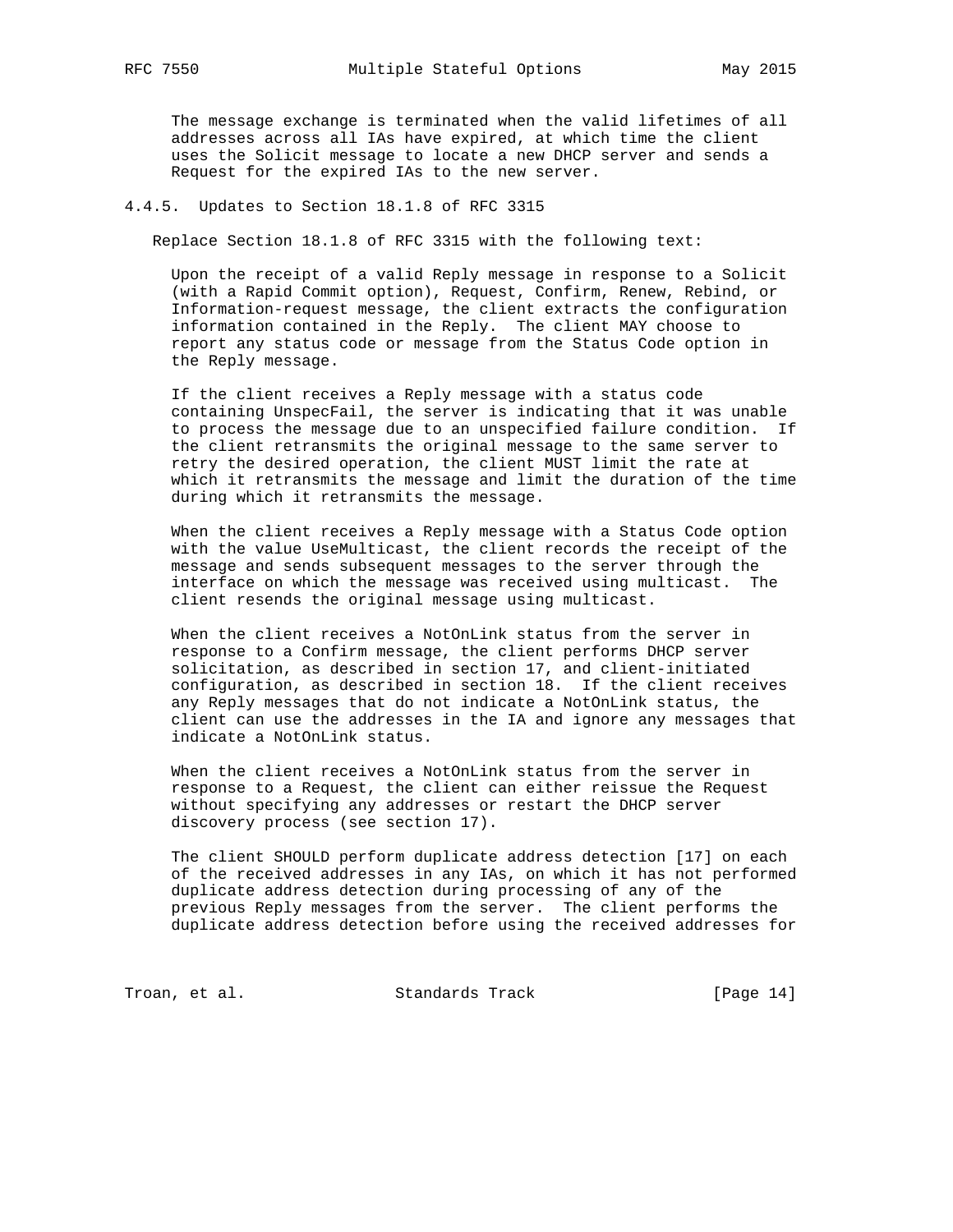the traffic. If any of the addresses are found to be in use on the link, the client sends a Decline message to the server for those addresses as described in section 18.1.7.

 If the Reply was received in response to a Solicit (with a Rapid Commit option), Request, Renew, or Rebind message, the client updates the information it has recorded about IAs from the IA options contained in the Reply message:

- Record T1 and T2 times.
- Add any new addresses in the IA option to the IA as recorded by the client.
- Update lifetimes for any addresses in the IA option that the client already has recorded in the IA.
- Discard any addresses from the IA, as recorded by the client, that have a valid lifetime of 0 in the IA Address option.
- Leave unchanged any information about addresses the client has recorded in the IA but that were not included in the IA from the server.

 Management of the specific configuration information is detailed in the definition of each option in section 22.

 The client examines the status code in each IA individually. If the client receives a NoAddrsAvail status code, the client has received no usable addresses in the IA.

 If the client can operate with the addresses obtained from the server, the client uses addresses and other information from any IAs that do not contain a Status Code option with the NoAddrsAvail status code. The client MAY include the IAs for which it received the NoAddrsAvail status code, with no addresses, in subsequent Renew and Rebind messages sent to the server, to retry obtaining the addresses for these IAs.

 If the client cannot operate without the addresses for the IAs for which it received the NoAddrsAvail status code, the client may try another server (perhaps by restarting the DHCP server discovery process).

 If the client finds no usable addresses in any of the IAs, it may either try another server (perhaps restarting the DHCP server discovery process) or use the Information-request message to obtain other configuration information only.

Troan, et al. Standards Track [Page 15]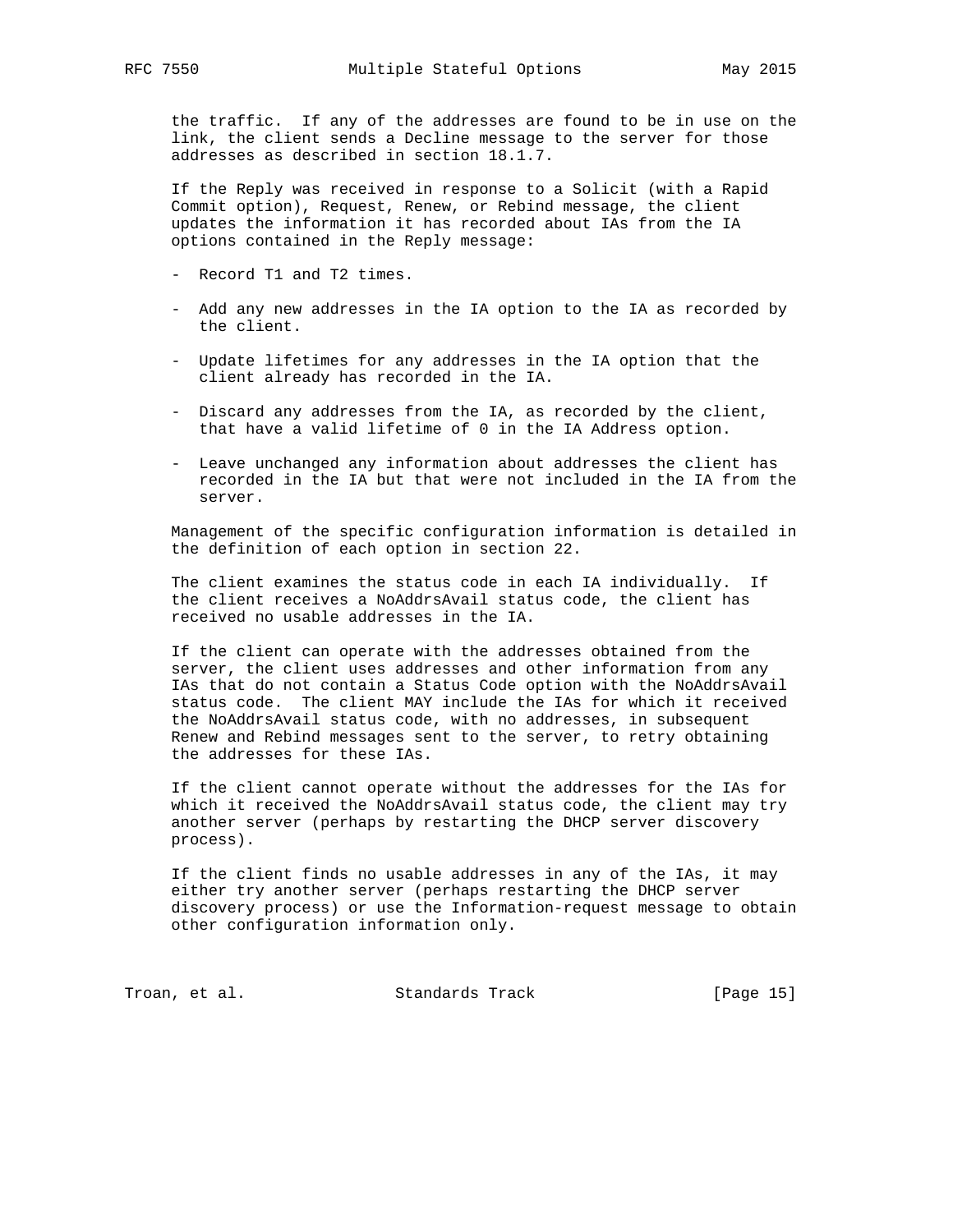When the client receives a Reply message in response to a Renew or Rebind message, the client:

- sends a Request message if any of the IAs in the Reply message contains the NoBinding status code. The client places IA options in this message for only those IAs for which the server returned the NoBinding status code in the Reply message. The client continues to use other bindings for which the server did not return an error.
- sends a Renew/Rebind if any of the IAs are not in the Reply message, but in this case the client MUST limit the rate at which it sends these messages, to avoid the Renew/Rebind storm.
- otherwise accepts the information in the IA.

 When the client receives a valid Reply message in response to a Release message, the client considers the Release event completed, regardless of the Status Code option(s) returned by the server.

 When the client receives a valid Reply message in response to a Decline message, the client considers the Decline event completed, regardless of the Status Code option(s) returned by the server.

4.4.6. Updates to Section 18.2.3 of RFC 3315

Replace Section 18.2.3 of RFC 3315 with the following text:

 When the server receives a Renew message via unicast from a client to which the server has not sent a unicast option, the server discards the Renew message and responds with a Reply message containing a Status Code option with the value UseMulticast, a Server Identifier option containing the server's DUID, the Client Identifier option from the client message, and no other options.

 For each IA in the Renew message from a client, the server locates the client's binding and verifies that the information in the IA from the client matches the information stored for that client.

 If the server finds the client entry for the IA, the server sends back the IA to the client with new lifetimes and, if applicable, T1/T2 times. If the server is unable to extend the lifetimes of an address in the IA, the server MAY choose not to include the IA Address option for this address.

 The server may choose to change the list of addresses and the lifetimes of addresses in IAs that are returned to the client.

Troan, et al. Standards Track [Page 16]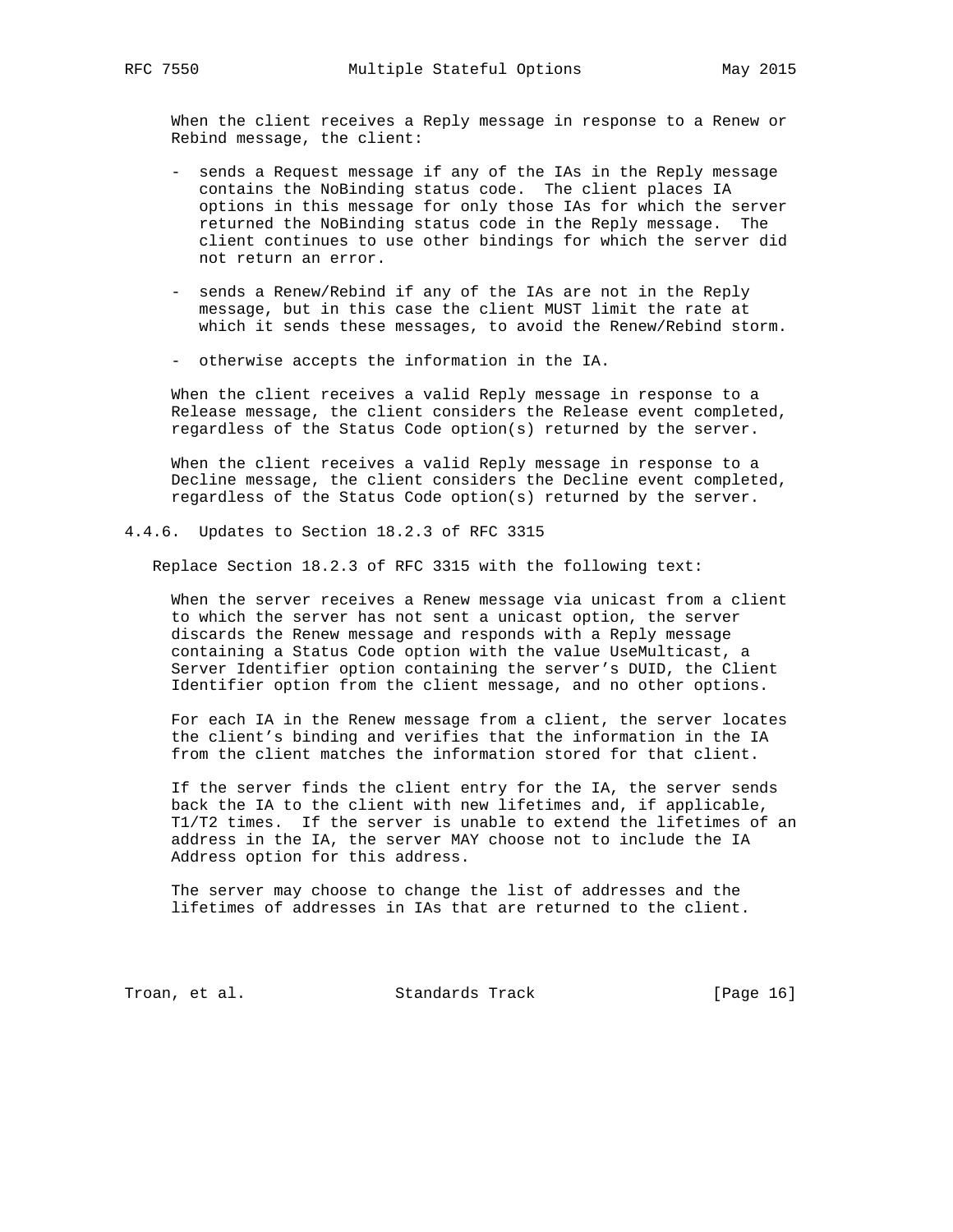If the server finds that any of the addresses in the IA are not appropriate for the link to which the client is attached, the server returns the address to the client with lifetimes of 0.

 For each IA for which the server cannot find a client entry, the server has the following choices depending on the server's policy and configuration information:

- If the server is configured to create new bindings as a result of processing Renew messages, the server SHOULD create a binding and return the IA with allocated addresses with lifetimes and, if applicable, T1/T2 times and other information requested by the client. The server MAY use values in the IA Address option (if included) as a hint.
- If the server is configured to create new bindings as a result of processing Renew messages, but the server will not assign any addresses to an IA, the server returns the IA option containing a Status Code option with the NoAddrsAvail status code and a status message for a user.
- If the server does not support creation of new bindings for the client sending a Renew message, or if this behavior is disabled according to the server's policy or configuration information, the server returns the IA option containing a Status Code option with the NoBinding status code and a status message for a user.

 The server constructs a Reply message by setting the "msg-type" field to REPLY and copying the transaction ID from the Renew message into the "transaction-id" field.

 The server MUST include a Server Identifier option containing the server's DUID and the Client Identifier option from the Renew message in the Reply message.

 The server includes other options containing configuration information to be returned to the client as described in section 18.2.

 The T1/T2 times set in each applicable IA option for a Reply MUST be the same values across all IAs. The server MUST determine the T1/T2 times across all of the applicable client's bindings in the Reply. This facilitates the client being able to renew all of the bindings at the same time.

Troan, et al. Standards Track [Page 17]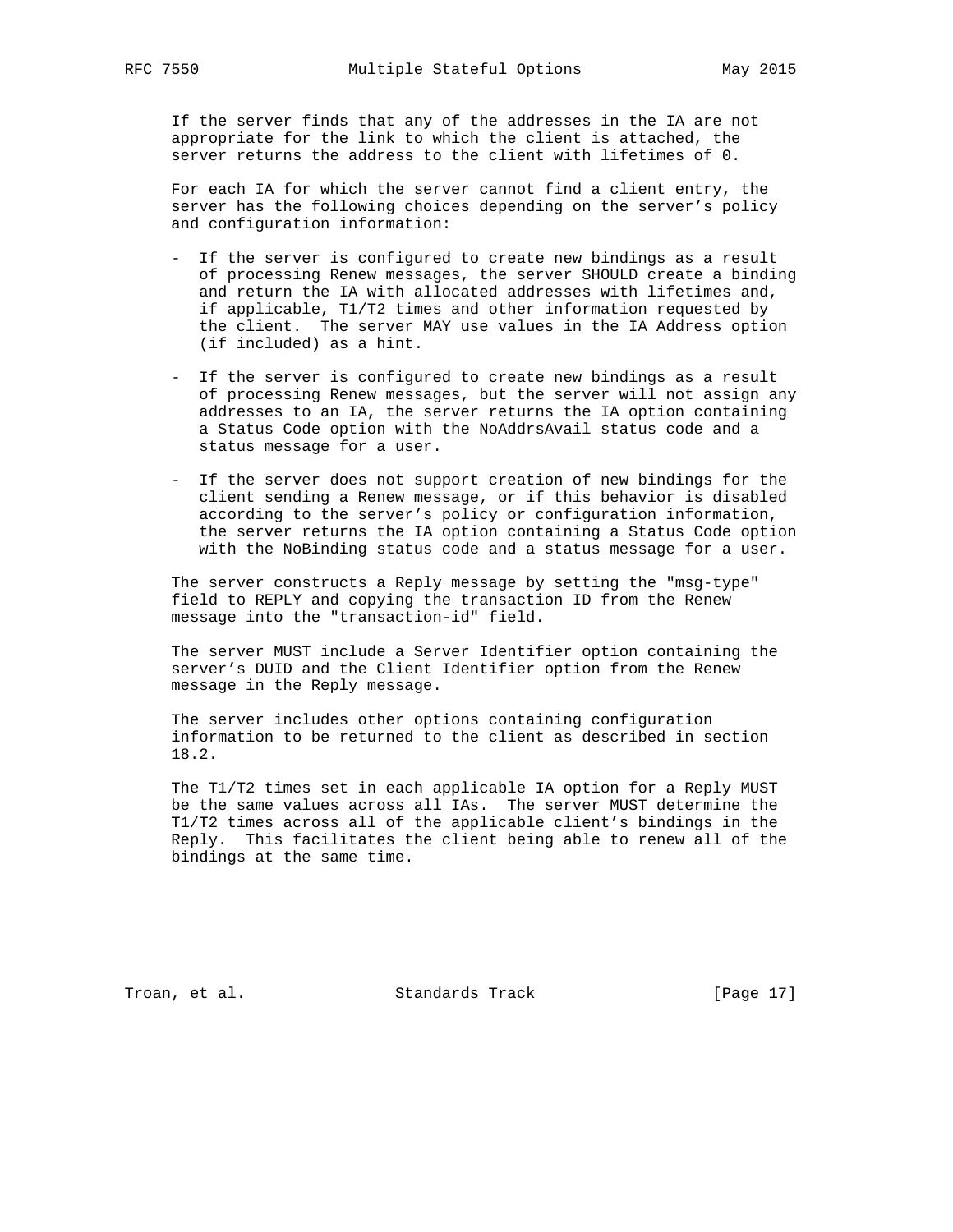## 4.4.7. Updates to Section 18.2.4 of RFC 3315

Replace Section 18.2.4 of RFC 3315 with the following text:

 When the server receives a Rebind message that contains an IA option from a client, it locates the client's binding and verifies that the information in the IA from the client matches the information stored for that client.

 If the server finds the client entry for the IA and the server determines that the addresses in the IA are appropriate for the link to which the client's interface is attached according to the server's explicit configuration information, the server SHOULD send back the IA to the client with new lifetimes and, if applicable, T1/T2 times. If the server is unable to extend the lifetimes of an address in the IA, the server MAY choose not to include the IA Address option for this address.

 If the server finds that the client entry for the IA and any of the addresses are no longer appropriate for the link to which the client's interface is attached according to the server's explicit configuration information, the server returns the address to the client with lifetimes of 0.

 If the server cannot find a client entry for the IA, the IA contains addresses and the server determines that the addresses in the IA are not appropriate for the link to which the client's interface is attached according to the server's explicit configuration information, the server MAY send a Reply message to the client containing the client's IA, with the lifetimes for the addresses in the IA set to 0. This Reply constitutes an explicit notification to the client that the addresses in the IA are no longer valid. In this situation, if the server does not send a Reply message, it silently discards the Rebind message.

 Otherwise, for each IA for which the server cannot find a client entry, the server has the following choices depending on the server's policy and configuration information:

 - If the server is configured to create new bindings as a result of processing Rebind messages (also see the note about the Rapid Commit option below), the server SHOULD create a binding and return the IA with allocated addresses with lifetimes and, if applicable, T1/T2 times and other information requested by the client. The server MAY use values in the IA Address option (if included) as a hint.

Troan, et al. Standards Track [Page 18]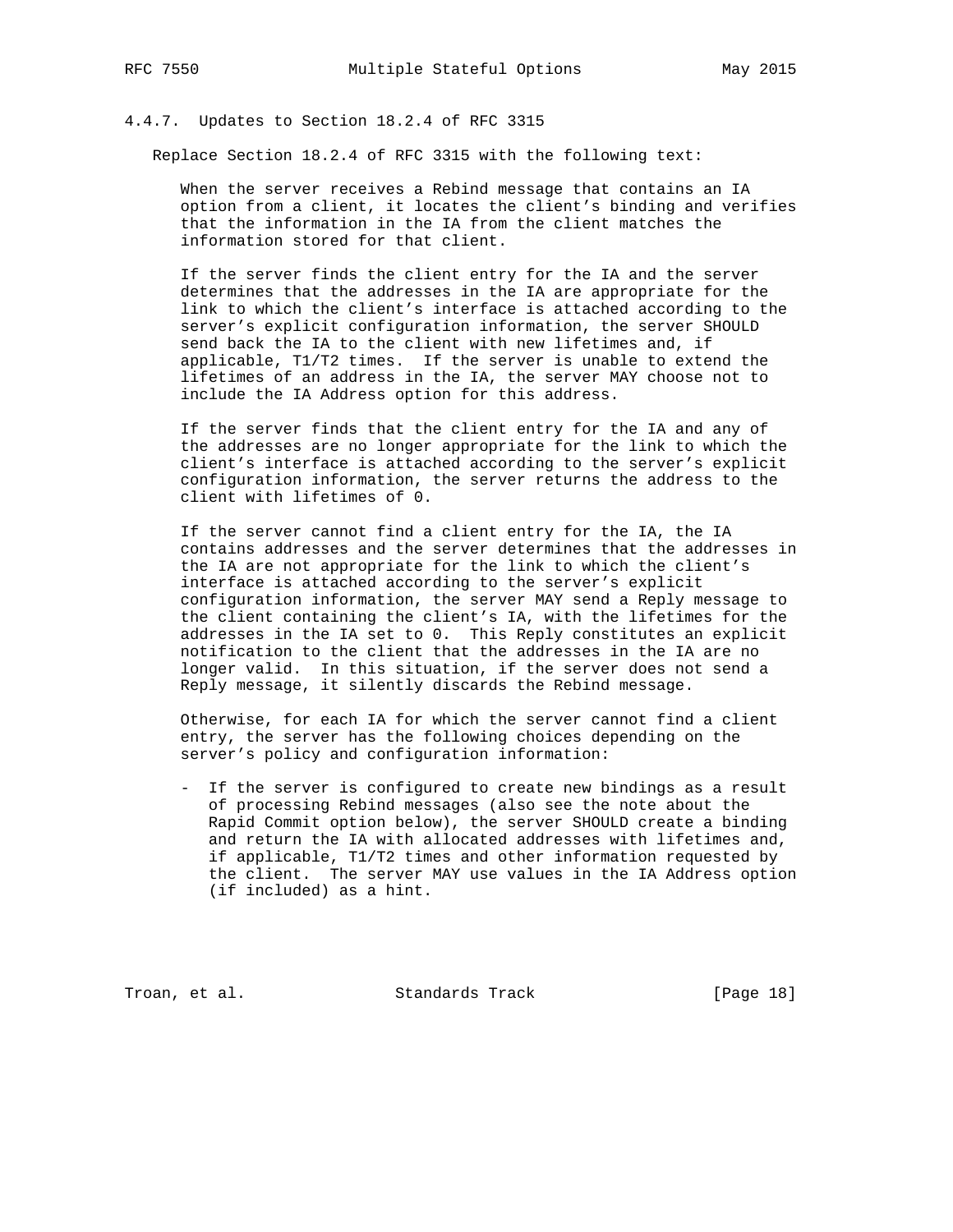- If the server is configured to create new bindings as a result of processing Rebind messages, but the server will not assign any addresses to an IA, the server returns the IA option containing a Status Code option with the NoAddrsAvail status code and a status message for a user.
- If the server does not support creation of new bindings for the client sending a Rebind message, or if this behavior is disabled according to the server's policy or configuration information, the server returns the IA option containing a Status Code option with the NoBinding status code and a status message for a user.

 When the server creates new bindings for the IA, it is possible that other servers also create bindings as a result of receiving the same Rebind message. This is the same issue as in the Discussion under "Rapid Commit Option"; see section 22.14. Therefore, the server SHOULD only create new bindings during processing of a Rebind message if the server is configured to respond with a Reply message to a Solicit message containing the Rapid Commit option.

 The server constructs a Reply message by setting the "msg-type" field to REPLY and copying the transaction ID from the Rebind message into the "transaction-id" field.

 The server MUST include a Server Identifier option containing the server's DUID and the Client Identifier option from the Rebind message in the Reply message.

 The server includes other options containing configuration information to be returned to the client as described in section 18.2.

 The T1/T2 times set in each applicable IA option for a Reply MUST be the same values across all IAs. The server MUST determine the T1/T2 times across all of the applicable client's bindings in the Reply. This facilitates the client being able to renew all of the bindings at the same time.

Troan, et al. Standards Track [Page 19]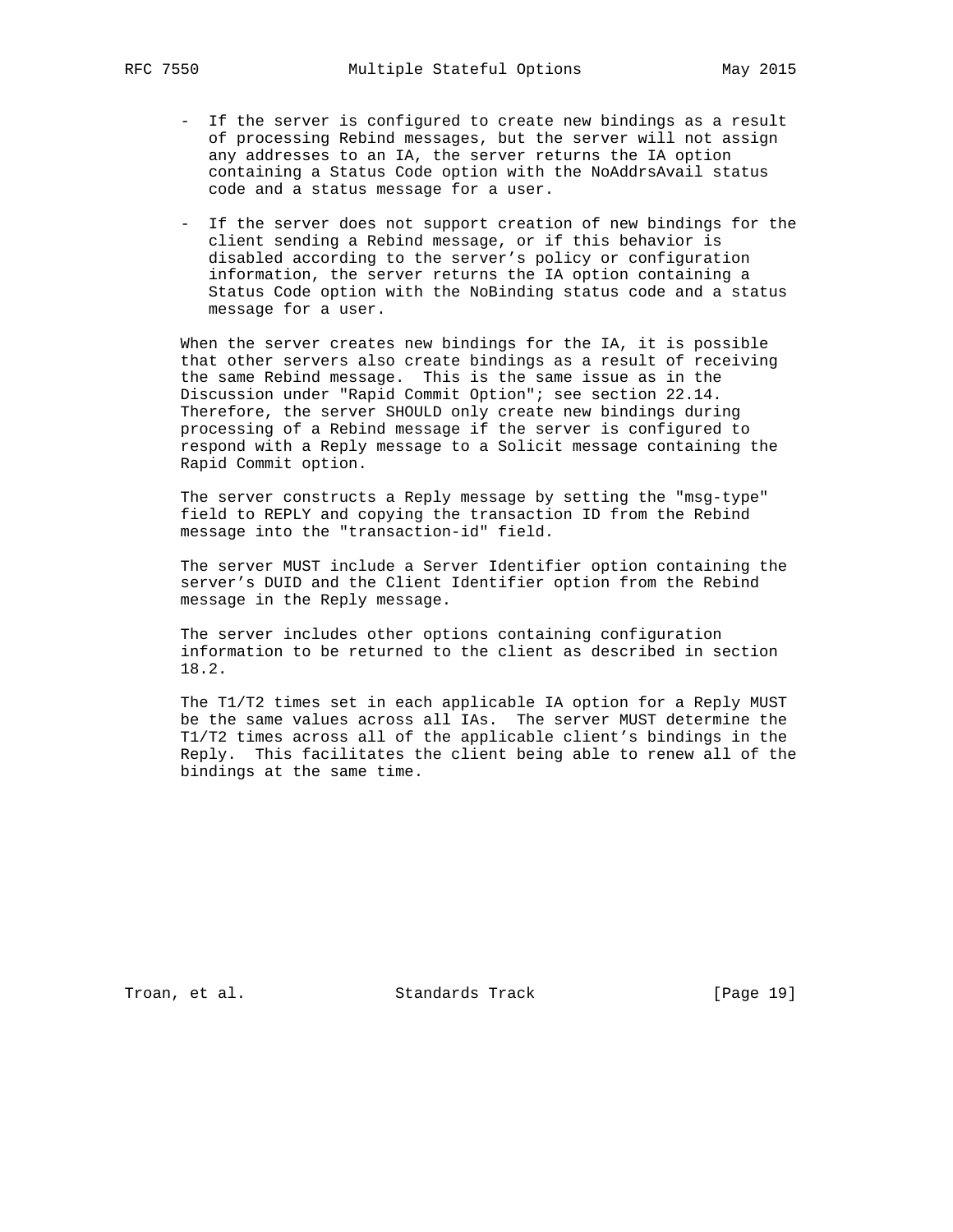# 4.4.8. Updates to RFC 3633

Replace the following text in Section 12.1 of RFC 3633:

 Each prefix has valid and preferred lifetimes whose durations are specified in the IA\_PD Prefix option for that prefix. The requesting router uses Renew and Rebind messages to request the extension of the lifetimes of a delegated prefix.

With:

 Each prefix has valid and preferred lifetimes whose durations are specified in the IA\_PD Prefix option for that prefix. The requesting router uses Renew and Rebind messages to request the extension of the lifetimes of a delegated prefix.

 The requesting router MAY include IA\_PD options without any prefixes, i.e., without an IA Prefix option or with the IPv6 prefix field of the IA Prefix option set to 0, in a Renew or Rebind message to obtain bindings it desires but has been unable to obtain. The requesting router MAY set the "prefix-length" field of the IA Prefix option as a hint to the server. As in [RFC3315], the requesting router MAY also provide lifetime hints in the IA Prefix option.

Replace the following text in Section 12.2 of RFC 3633:

 The delegating router behaves as follows when it cannot find a binding for the requesting router's IA\_PD:

With:

 For the Renew or Rebind, if the IA\_PD contains no IA Prefix option or it contains an IA Prefix option with the IPv6 prefix field set to 0, the delegating router SHOULD assign prefixes to the IA\_PD according to the delegating router's explicit configuration information. In this case, if the IA\_PD contains an IA Prefix option with the IPv6 prefix field set to 0, the delegating router MAY use the value in the "prefix-length" field of the IA Prefix option as a hint for the length of the prefixes to be assigned. The delegating router MAY also respect lifetime hints provided by the requesting router in the IA Prefix option.

 The delegating router behaves as follows when it cannot find a binding for the requesting router's IA\_PD containing prefixes:

Troan, et al. Standards Track [Page 20]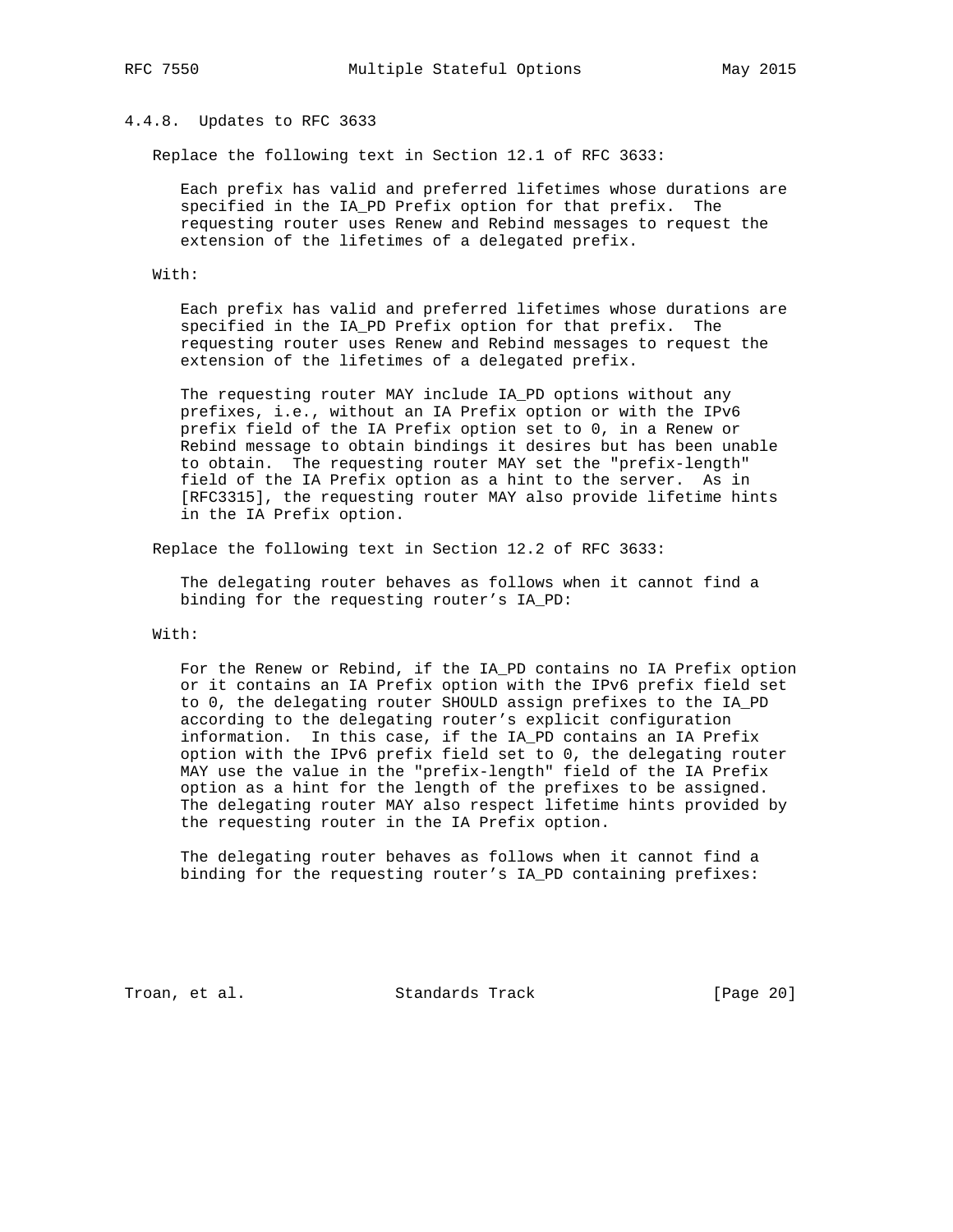#### 4.5. Confirm Message

 The Confirm message, as described in [RFC3315], is specific to address assignment. It allows a server without a binding to reply to the message, under the assumption that the server only needs knowledge about the  $prefix(es)$  on the link, to inform the client that the address is likely valid or not. This message is sent when, e.g., the client has moved and needs to validate its addresses. Not all bindings can be validated by servers and the Confirm message provides for this by specifying that a server that is unable to determine the on-link status MUST NOT send a Reply.

 Note: Confirm has a specific meaning and does not overload Renew/ Rebind. It also has a lower processing cost as the server does NOT need to extend lease times or otherwise send back other configuration options.

 The Confirm message is used by the client to verify that it has not moved to a different link. For IAs with addresses, the mechanism used to verify if a client has moved or not is by matching the link's on-link prefix(es) (typically a /64) against the prefix-length first bits of the addresses provided by the client in the IA\_NA or IA\_TA IA-types. As a consequence, Confirm can only be used when the client has an IA with an address(es) (IA\_NA or IA\_TA).

 A client MUST have a binding including an IA with addresses to use the Confirm message. A client with IAs with addresses as well as other IA-types MAY, depending on the IA-type, use the Confirm message to detect if the client has moved to a different link. A client that does not have a binding with an IA with addresses MUST use the Rebind message instead.

 IA\_PD requires verification that the delegating router (server) has the binding for the IAs. In that case, a requesting router (client) MUST use the Rebind message in place of the Confirm message and it MUST include all of its bindings, even address IAs.

 Note that Section 18.1.2 of RFC 3315 states that a client MUST initiate a Confirm when it may have moved to a new link. This is relaxed to a SHOULD as a client may have determined whether it has or has not moved using other techniques, such as described in [RFC6059]. And, as stated above, a client with delegated prefixes MUST send a Rebind instead of a Confirm.

Troan, et al. Standards Track [Page 21]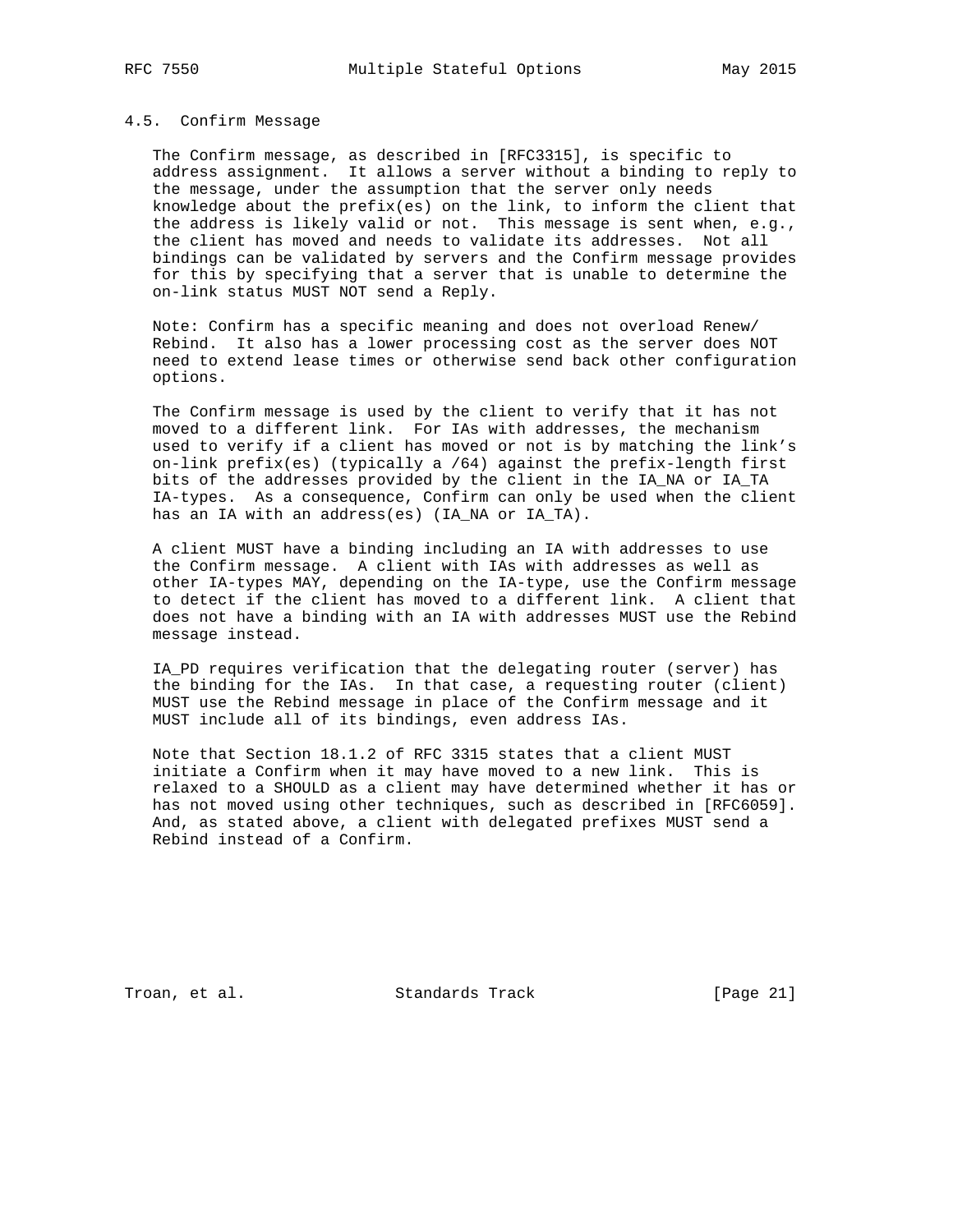## 4.6. Decline Should Not Necessarily Trigger a Release

 Some client implementations have been found to send a Release message for other bindings they may have received after they determine a conflict and have correctly sent a Decline message for the conflicting address(es).

 A client SHOULD NOT send a Release message for other bindings it may have received just because it sent a Decline message. The client SHOULD retain the non-conflicting bindings. The client SHOULD treat the failure to acquire a binding as a result of the conflict, to be equivalent to not having received the binding, insofar as it behaves when sending Renew and Rebind messages.

#### 4.7. Multiple Provisioning Domains

 This document has assumed that all DHCP servers on a network are in a single provisioning domain and thus should be "equal" in the service that they offer. This was also assumed by [RFC3315] and [RFC3633].

 One could envision a network where the DHCP servers are in multiple provisioning domains, and it may be desirable to have the DHCP client obtain different IA-types from different provisioning domains. How a client detects the multiple provisioning domains and how it would interact with the multiple servers in these different domains is outside the scope of this document (see [MPVD-ARCH] and [DHCPv6-SUPPORT]).

5. Security Considerations

There are no new security considerations pertaining to this document.

- 6. References
- 6.1. Normative References
	- [RFC2119] Bradner, S., "Key words for use in RFCs to Indicate Requirement Levels", BCP 14, RFC 2119, DOI 10.17487/RFC2119, March 1997, <http://www.rfc-editor.org/info/rfc2119>.
	- [RFC3315] Droms, R., Ed., Bound, J., Volz, B., Lemon, T., Perkins, C., and M. Carney, "Dynamic Host Configuration Protocol for IPv6 (DHCPv6)", RFC 3315, DOI 10.17487/RFC3315, July 2003, <http://www.rfc-editor.org/info/rfc3315>.

Troan, et al. Standards Track [Page 22]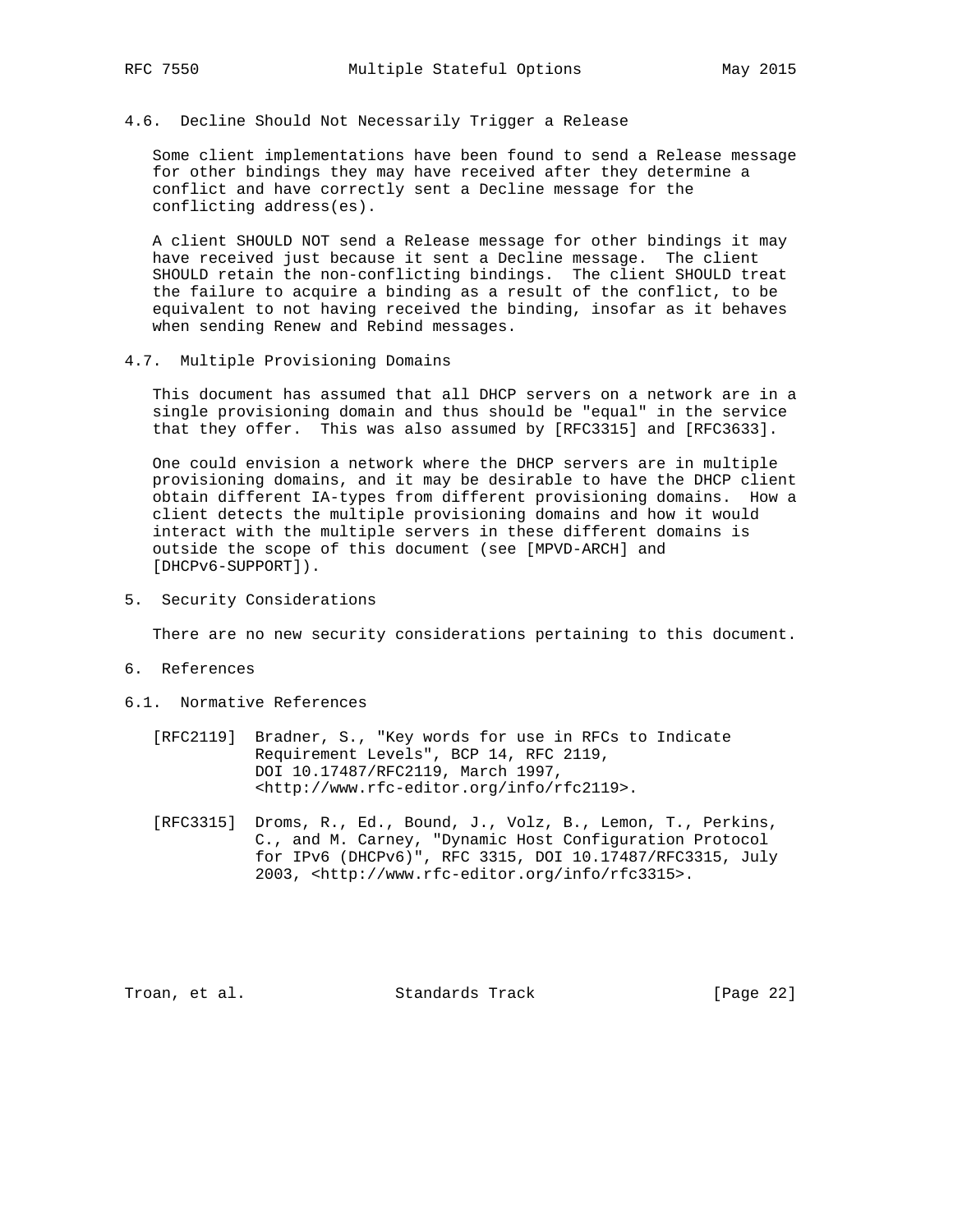- [RFC3633] Troan, O. and R. Droms, "IPv6 Prefix Options for Dynamic Host Configuration Protocol (DHCP) version 6", RFC 3633, DOI 10.17487/RFC3633, December 2003, <http://www.rfc-editor.org/info/rfc3633>.
- [RFC7083] Droms, R., "Modification to Default Values of SOL\_MAX\_RT and INF\_MAX\_RT", RFC 7083, DOI 10.17487/RFC7083, November 2013, <http://www.rfc-editor.org/info/rfc7083>.
- 6.2. Informative References
	- [DHCPv6] Mrugalski, T., Siodelski, M., Volz, B., Yourtchenko, A., Richardson, M., Jiang, S., and T. Lemon, "Dynamic Host Configuration Protocol for IPv6 (DHCPv6) bis", Work in Progress, draft-ietf-dhc-rfc3315bis-00, March 2015.
	- [DHCPv6-SUPPORT]
		- Krishnan, S., Korhonen, J., and S. Bhandari, "Support for multiple provisioning domains in DHCPv6", Work in Progress, draft-ietf-mif-mpvd-dhcp-support-01, March 2015.
	- [Err2469] RFC Errata, Errata ID 2469, RFC 3633, <http://www.rfc-editor.org>.
	- [Err2471] RFC Errata, Errata ID 2471, RFC 3315, <http://www.rfc-editor.org>.
	- [Err2472] RFC Errata, Errata ID 2472, RFC 3315, <http://www.rfc-editor.org>.
	- [MPVD-ARCH]

 Anipko, D., "Multiple Provisioning Domain Architecture", Work in Progress, draft-ietf-mif-mpvd-arch-11, March 2015.

- [RFC6059] Krishnan, S. and G. Daley, "Simple Procedures for Detecting Network Attachment in IPv6", RFC 6059, DOI 10.17487/RFC6059, November 2010, <http://www.rfc-editor.org/info/rfc6059>.
- [RFC7084] Singh, H., Beebee, W., Donley, C., and B. Stark, "Basic Requirements for IPv6 Customer Edge Routers", RFC 7084, DOI 10.17487/RFC7084, November 2013, <http://www.rfc-editor.org/info/rfc7084>.
- [RFC7227] Hankins, D., Mrugalski, T., Siodelski, M., Jiang, S., and S. Krishnan, "Guidelines for Creating New DHCPv6 Options", BCP 187, RFC 7227, DOI 10.17487/RFC7227, May 2014, <http://www.rfc-editor.org/info/rfc7227>.

Troan, et al. Standards Track [Page 23]